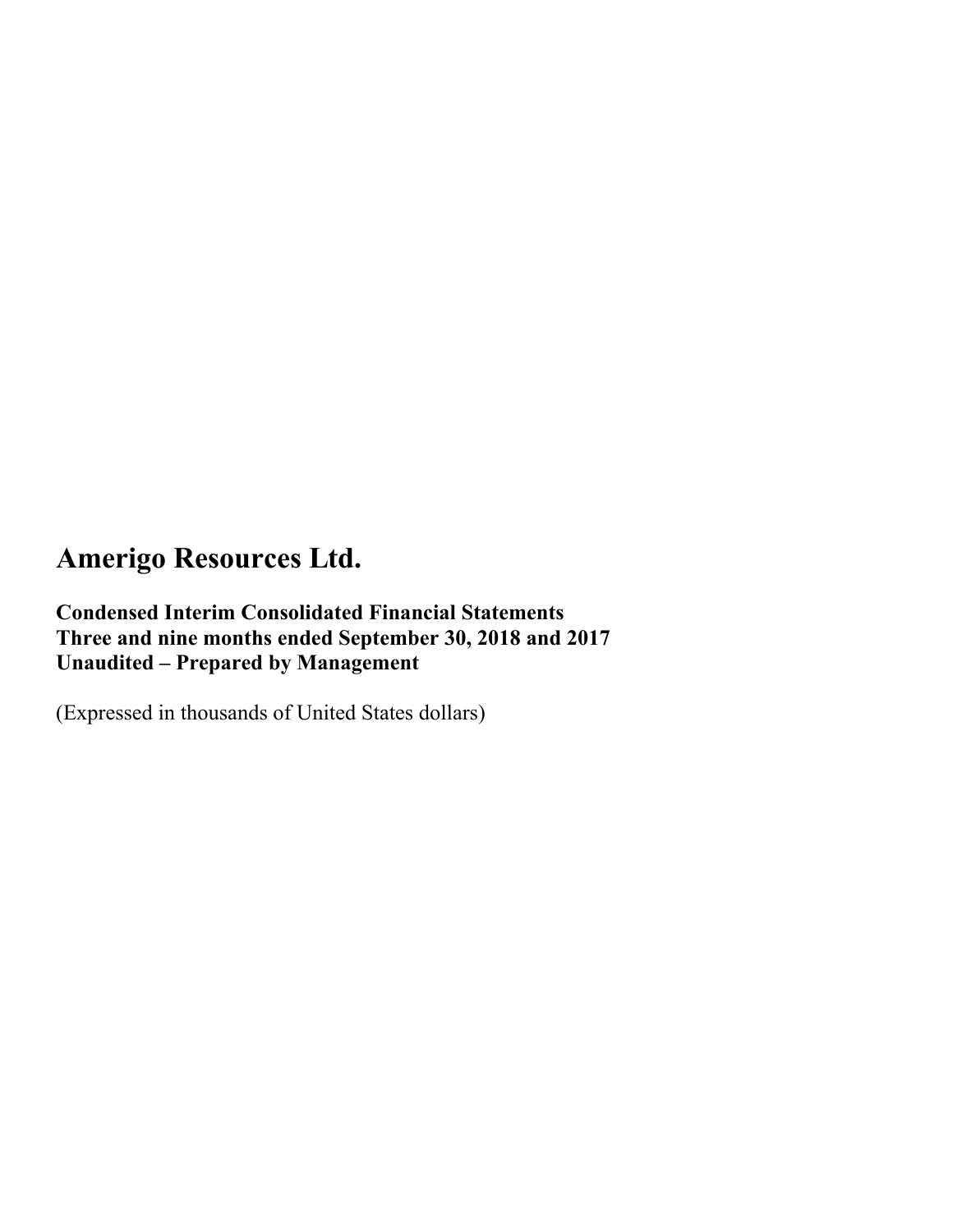## **Amerigo Resources Ltd. Condensed Interim Consolidated Statements of Financial Position - Unaudited**

### (expressed in thousands of U.S. dollars)

| 2018<br>2017<br>\$<br><b>Notes</b><br>\$<br><b>Assets</b><br><b>Current assets</b><br>12<br>23,330<br>27,524<br>Cash and cash equivalents<br>6,388<br>7,710<br>Trade and settlement receivables<br>1,194<br>1,627<br>Taxes receivable<br>203<br>1,408<br>Prepaid expenses<br>5,991<br>7,792<br>Inventories<br>4<br>292<br>6<br>Interest rate swap<br>37,398<br>46,061<br><b>Non-current assets</b><br>176,011<br>5<br>197,487<br>Property, plant and equipment<br>4,509<br>Intangible assets<br>4,321<br>1,995<br>3,014<br>Investments<br>931<br>916<br>Other non-current assets<br>37<br>Deferred income tax asset<br>23<br>242,154<br>230,549<br><b>Total assets</b><br><b>Liabilities</b><br><b>Current liabilities</b><br>17,670<br>20,810<br>Current portion of borrowings<br>6<br>12,607<br>13,052<br>Trade and other payables<br>11,990<br>11,365<br>DET royalties<br>$\overline{c}$<br>1,728<br>3,368<br>Current income tax liabilities<br>1,052<br>7, 13<br>1,151<br>Current portion of derivative<br>190<br>Interest rate swap<br>6<br>50,561<br>44,422<br><b>Non-current liabilities</b><br>6<br>53,691<br>42,257<br><b>Borrowings</b><br>26,876<br>Deferred income tax liability<br>28,059<br>11,042<br>10,661<br>Derivative<br>7, 13<br>999<br>981<br>Severance provisions<br>100<br>Other non-current liabilities<br>656<br>137,932<br>132,373<br><b>Total liabilities</b><br>8<br>Equity<br>79,278<br>78,954<br>Share capital<br>7,916<br>9,111<br>Other reserves<br>(992)<br>Accumulated other comprehensive loss<br>(1, 840)<br>17,673<br>12,298<br>Retained earnings<br>104,222<br>98,176<br>Total equity<br>242,154<br>230,549<br><b>Total equity and liabilities</b><br><b>Commitments</b><br>14 |  | September 30, | December 31, |
|----------------------------------------------------------------------------------------------------------------------------------------------------------------------------------------------------------------------------------------------------------------------------------------------------------------------------------------------------------------------------------------------------------------------------------------------------------------------------------------------------------------------------------------------------------------------------------------------------------------------------------------------------------------------------------------------------------------------------------------------------------------------------------------------------------------------------------------------------------------------------------------------------------------------------------------------------------------------------------------------------------------------------------------------------------------------------------------------------------------------------------------------------------------------------------------------------------------------------------------------------------------------------------------------------------------------------------------------------------------------------------------------------------------------------------------------------------------------------------------------------------------------------------------------------------------------------------------------------------------------------------------------------------------------------------------------------------------------|--|---------------|--------------|
|                                                                                                                                                                                                                                                                                                                                                                                                                                                                                                                                                                                                                                                                                                                                                                                                                                                                                                                                                                                                                                                                                                                                                                                                                                                                                                                                                                                                                                                                                                                                                                                                                                                                                                                      |  |               |              |
|                                                                                                                                                                                                                                                                                                                                                                                                                                                                                                                                                                                                                                                                                                                                                                                                                                                                                                                                                                                                                                                                                                                                                                                                                                                                                                                                                                                                                                                                                                                                                                                                                                                                                                                      |  |               |              |
|                                                                                                                                                                                                                                                                                                                                                                                                                                                                                                                                                                                                                                                                                                                                                                                                                                                                                                                                                                                                                                                                                                                                                                                                                                                                                                                                                                                                                                                                                                                                                                                                                                                                                                                      |  |               |              |
|                                                                                                                                                                                                                                                                                                                                                                                                                                                                                                                                                                                                                                                                                                                                                                                                                                                                                                                                                                                                                                                                                                                                                                                                                                                                                                                                                                                                                                                                                                                                                                                                                                                                                                                      |  |               |              |
|                                                                                                                                                                                                                                                                                                                                                                                                                                                                                                                                                                                                                                                                                                                                                                                                                                                                                                                                                                                                                                                                                                                                                                                                                                                                                                                                                                                                                                                                                                                                                                                                                                                                                                                      |  |               |              |
|                                                                                                                                                                                                                                                                                                                                                                                                                                                                                                                                                                                                                                                                                                                                                                                                                                                                                                                                                                                                                                                                                                                                                                                                                                                                                                                                                                                                                                                                                                                                                                                                                                                                                                                      |  |               |              |
|                                                                                                                                                                                                                                                                                                                                                                                                                                                                                                                                                                                                                                                                                                                                                                                                                                                                                                                                                                                                                                                                                                                                                                                                                                                                                                                                                                                                                                                                                                                                                                                                                                                                                                                      |  |               |              |
|                                                                                                                                                                                                                                                                                                                                                                                                                                                                                                                                                                                                                                                                                                                                                                                                                                                                                                                                                                                                                                                                                                                                                                                                                                                                                                                                                                                                                                                                                                                                                                                                                                                                                                                      |  |               |              |
|                                                                                                                                                                                                                                                                                                                                                                                                                                                                                                                                                                                                                                                                                                                                                                                                                                                                                                                                                                                                                                                                                                                                                                                                                                                                                                                                                                                                                                                                                                                                                                                                                                                                                                                      |  |               |              |
|                                                                                                                                                                                                                                                                                                                                                                                                                                                                                                                                                                                                                                                                                                                                                                                                                                                                                                                                                                                                                                                                                                                                                                                                                                                                                                                                                                                                                                                                                                                                                                                                                                                                                                                      |  |               |              |
|                                                                                                                                                                                                                                                                                                                                                                                                                                                                                                                                                                                                                                                                                                                                                                                                                                                                                                                                                                                                                                                                                                                                                                                                                                                                                                                                                                                                                                                                                                                                                                                                                                                                                                                      |  |               |              |
|                                                                                                                                                                                                                                                                                                                                                                                                                                                                                                                                                                                                                                                                                                                                                                                                                                                                                                                                                                                                                                                                                                                                                                                                                                                                                                                                                                                                                                                                                                                                                                                                                                                                                                                      |  |               |              |
|                                                                                                                                                                                                                                                                                                                                                                                                                                                                                                                                                                                                                                                                                                                                                                                                                                                                                                                                                                                                                                                                                                                                                                                                                                                                                                                                                                                                                                                                                                                                                                                                                                                                                                                      |  |               |              |
|                                                                                                                                                                                                                                                                                                                                                                                                                                                                                                                                                                                                                                                                                                                                                                                                                                                                                                                                                                                                                                                                                                                                                                                                                                                                                                                                                                                                                                                                                                                                                                                                                                                                                                                      |  |               |              |
|                                                                                                                                                                                                                                                                                                                                                                                                                                                                                                                                                                                                                                                                                                                                                                                                                                                                                                                                                                                                                                                                                                                                                                                                                                                                                                                                                                                                                                                                                                                                                                                                                                                                                                                      |  |               |              |
|                                                                                                                                                                                                                                                                                                                                                                                                                                                                                                                                                                                                                                                                                                                                                                                                                                                                                                                                                                                                                                                                                                                                                                                                                                                                                                                                                                                                                                                                                                                                                                                                                                                                                                                      |  |               |              |
|                                                                                                                                                                                                                                                                                                                                                                                                                                                                                                                                                                                                                                                                                                                                                                                                                                                                                                                                                                                                                                                                                                                                                                                                                                                                                                                                                                                                                                                                                                                                                                                                                                                                                                                      |  |               |              |
|                                                                                                                                                                                                                                                                                                                                                                                                                                                                                                                                                                                                                                                                                                                                                                                                                                                                                                                                                                                                                                                                                                                                                                                                                                                                                                                                                                                                                                                                                                                                                                                                                                                                                                                      |  |               |              |
|                                                                                                                                                                                                                                                                                                                                                                                                                                                                                                                                                                                                                                                                                                                                                                                                                                                                                                                                                                                                                                                                                                                                                                                                                                                                                                                                                                                                                                                                                                                                                                                                                                                                                                                      |  |               |              |
|                                                                                                                                                                                                                                                                                                                                                                                                                                                                                                                                                                                                                                                                                                                                                                                                                                                                                                                                                                                                                                                                                                                                                                                                                                                                                                                                                                                                                                                                                                                                                                                                                                                                                                                      |  |               |              |
|                                                                                                                                                                                                                                                                                                                                                                                                                                                                                                                                                                                                                                                                                                                                                                                                                                                                                                                                                                                                                                                                                                                                                                                                                                                                                                                                                                                                                                                                                                                                                                                                                                                                                                                      |  |               |              |
|                                                                                                                                                                                                                                                                                                                                                                                                                                                                                                                                                                                                                                                                                                                                                                                                                                                                                                                                                                                                                                                                                                                                                                                                                                                                                                                                                                                                                                                                                                                                                                                                                                                                                                                      |  |               |              |
|                                                                                                                                                                                                                                                                                                                                                                                                                                                                                                                                                                                                                                                                                                                                                                                                                                                                                                                                                                                                                                                                                                                                                                                                                                                                                                                                                                                                                                                                                                                                                                                                                                                                                                                      |  |               |              |
|                                                                                                                                                                                                                                                                                                                                                                                                                                                                                                                                                                                                                                                                                                                                                                                                                                                                                                                                                                                                                                                                                                                                                                                                                                                                                                                                                                                                                                                                                                                                                                                                                                                                                                                      |  |               |              |
|                                                                                                                                                                                                                                                                                                                                                                                                                                                                                                                                                                                                                                                                                                                                                                                                                                                                                                                                                                                                                                                                                                                                                                                                                                                                                                                                                                                                                                                                                                                                                                                                                                                                                                                      |  |               |              |
|                                                                                                                                                                                                                                                                                                                                                                                                                                                                                                                                                                                                                                                                                                                                                                                                                                                                                                                                                                                                                                                                                                                                                                                                                                                                                                                                                                                                                                                                                                                                                                                                                                                                                                                      |  |               |              |
|                                                                                                                                                                                                                                                                                                                                                                                                                                                                                                                                                                                                                                                                                                                                                                                                                                                                                                                                                                                                                                                                                                                                                                                                                                                                                                                                                                                                                                                                                                                                                                                                                                                                                                                      |  |               |              |
|                                                                                                                                                                                                                                                                                                                                                                                                                                                                                                                                                                                                                                                                                                                                                                                                                                                                                                                                                                                                                                                                                                                                                                                                                                                                                                                                                                                                                                                                                                                                                                                                                                                                                                                      |  |               |              |
|                                                                                                                                                                                                                                                                                                                                                                                                                                                                                                                                                                                                                                                                                                                                                                                                                                                                                                                                                                                                                                                                                                                                                                                                                                                                                                                                                                                                                                                                                                                                                                                                                                                                                                                      |  |               |              |
|                                                                                                                                                                                                                                                                                                                                                                                                                                                                                                                                                                                                                                                                                                                                                                                                                                                                                                                                                                                                                                                                                                                                                                                                                                                                                                                                                                                                                                                                                                                                                                                                                                                                                                                      |  |               |              |
|                                                                                                                                                                                                                                                                                                                                                                                                                                                                                                                                                                                                                                                                                                                                                                                                                                                                                                                                                                                                                                                                                                                                                                                                                                                                                                                                                                                                                                                                                                                                                                                                                                                                                                                      |  |               |              |
|                                                                                                                                                                                                                                                                                                                                                                                                                                                                                                                                                                                                                                                                                                                                                                                                                                                                                                                                                                                                                                                                                                                                                                                                                                                                                                                                                                                                                                                                                                                                                                                                                                                                                                                      |  |               |              |
|                                                                                                                                                                                                                                                                                                                                                                                                                                                                                                                                                                                                                                                                                                                                                                                                                                                                                                                                                                                                                                                                                                                                                                                                                                                                                                                                                                                                                                                                                                                                                                                                                                                                                                                      |  |               |              |
|                                                                                                                                                                                                                                                                                                                                                                                                                                                                                                                                                                                                                                                                                                                                                                                                                                                                                                                                                                                                                                                                                                                                                                                                                                                                                                                                                                                                                                                                                                                                                                                                                                                                                                                      |  |               |              |
|                                                                                                                                                                                                                                                                                                                                                                                                                                                                                                                                                                                                                                                                                                                                                                                                                                                                                                                                                                                                                                                                                                                                                                                                                                                                                                                                                                                                                                                                                                                                                                                                                                                                                                                      |  |               |              |
|                                                                                                                                                                                                                                                                                                                                                                                                                                                                                                                                                                                                                                                                                                                                                                                                                                                                                                                                                                                                                                                                                                                                                                                                                                                                                                                                                                                                                                                                                                                                                                                                                                                                                                                      |  |               |              |
|                                                                                                                                                                                                                                                                                                                                                                                                                                                                                                                                                                                                                                                                                                                                                                                                                                                                                                                                                                                                                                                                                                                                                                                                                                                                                                                                                                                                                                                                                                                                                                                                                                                                                                                      |  |               |              |
|                                                                                                                                                                                                                                                                                                                                                                                                                                                                                                                                                                                                                                                                                                                                                                                                                                                                                                                                                                                                                                                                                                                                                                                                                                                                                                                                                                                                                                                                                                                                                                                                                                                                                                                      |  |               |              |
|                                                                                                                                                                                                                                                                                                                                                                                                                                                                                                                                                                                                                                                                                                                                                                                                                                                                                                                                                                                                                                                                                                                                                                                                                                                                                                                                                                                                                                                                                                                                                                                                                                                                                                                      |  |               |              |
|                                                                                                                                                                                                                                                                                                                                                                                                                                                                                                                                                                                                                                                                                                                                                                                                                                                                                                                                                                                                                                                                                                                                                                                                                                                                                                                                                                                                                                                                                                                                                                                                                                                                                                                      |  |               |              |
|                                                                                                                                                                                                                                                                                                                                                                                                                                                                                                                                                                                                                                                                                                                                                                                                                                                                                                                                                                                                                                                                                                                                                                                                                                                                                                                                                                                                                                                                                                                                                                                                                                                                                                                      |  |               |              |
|                                                                                                                                                                                                                                                                                                                                                                                                                                                                                                                                                                                                                                                                                                                                                                                                                                                                                                                                                                                                                                                                                                                                                                                                                                                                                                                                                                                                                                                                                                                                                                                                                                                                                                                      |  |               |              |
|                                                                                                                                                                                                                                                                                                                                                                                                                                                                                                                                                                                                                                                                                                                                                                                                                                                                                                                                                                                                                                                                                                                                                                                                                                                                                                                                                                                                                                                                                                                                                                                                                                                                                                                      |  |               |              |

The accompanying notes are an integral part of these condensed interim consolidated financial statements.

**Approved by the Board of Directors**

"George Ireland" Director Director **Director Director Director Director Director Director Director Director Director Director Director Director Director Director Director Director Director Director Direc**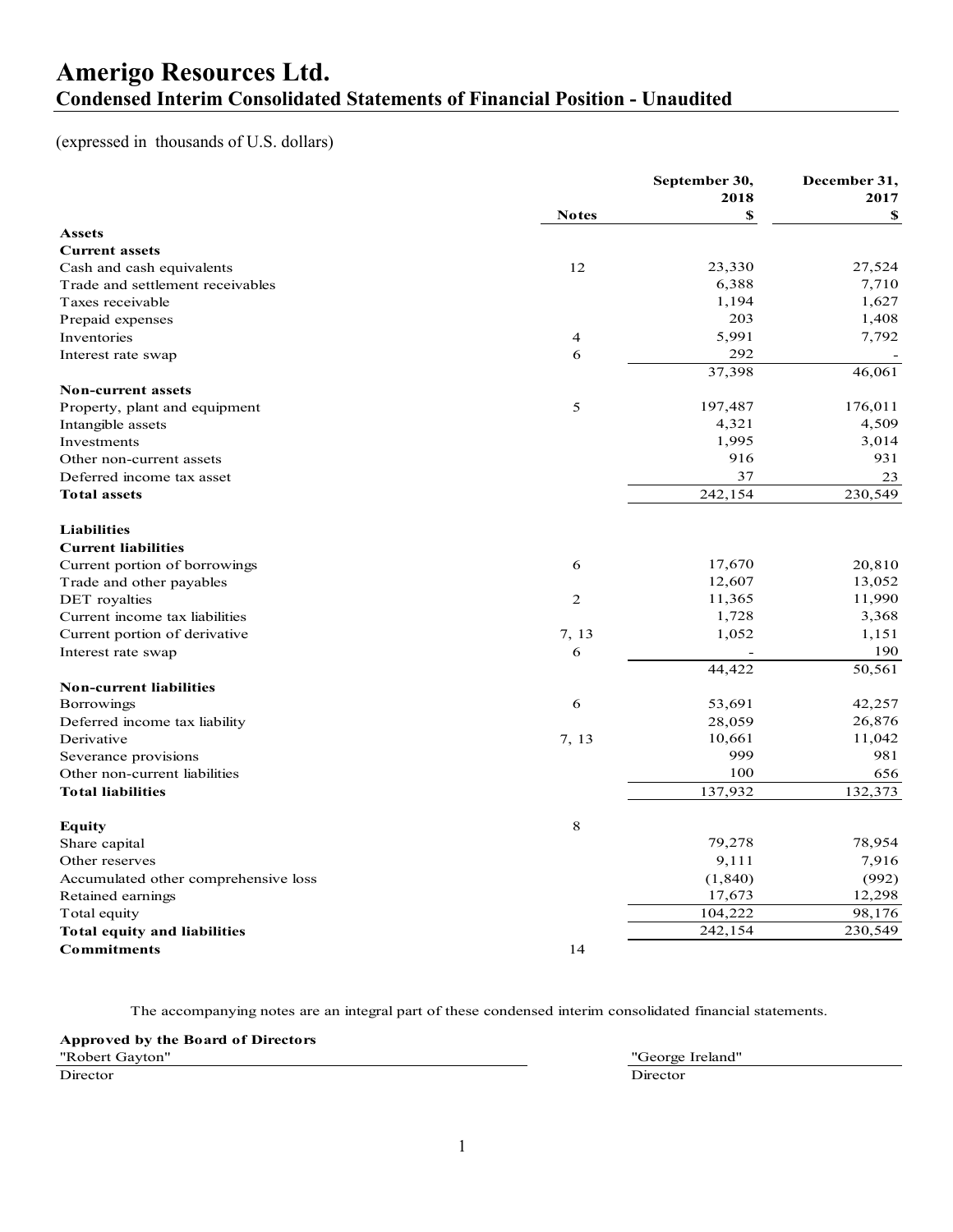### **Condensed Interim Consolidated Statements of Income and Comprehensive Income - Unaudited**

(expressed in thousands of U.S. dollars)

|                                                               |              | Three months ended Sept. 30, |             | Nine months ended Sept. 30, |             |
|---------------------------------------------------------------|--------------|------------------------------|-------------|-----------------------------|-------------|
|                                                               | <b>Notes</b> | 2018                         | 2017        | 2018                        | 2017        |
|                                                               |              | \$                           | \$          | \$                          | \$          |
| Revenue                                                       | 10           | 32,370                       | 37,421      | 99,250                      | 97,025      |
| Tolling and production costs                                  | 11(a)        | (28, 425)                    | (25,519)    | (84,351)                    | (79, 446)   |
| Gross profit                                                  |              | 3,945                        | 11,902      | 14,899                      | 17,579      |
| Other expenses                                                |              |                              |             |                             |             |
| General and administration                                    | 11(b)        | (939)                        | (815)       | (3,392)                     | (2,497)     |
| Derivative to related parties including changes in fair value | 11(c)        | (114)                        | (214)       | (289)                       | (3,779)     |
| Other gains (expenses)                                        | 11(d)        | 117                          | 490         | (21)                        | 503         |
|                                                               |              | (936)                        | (539)       | (3,702)                     | (5,773)     |
| <b>Operating profit</b>                                       |              | 3,009                        | 11,363      | 11,197                      | 11,806      |
| Finance expense                                               | 11(e)        | (989)                        | (854)       | (2,886)                     | (3,869)     |
|                                                               |              | (989)                        | (854)       | (2,886)                     | (3,869)     |
| Income before income tax                                      |              | 2,020                        | 10,509      | 8,311                       | 7,937       |
| Income tax expense                                            |              | (582)                        | (2,655)     | (2,936)                     | (3,046)     |
| Net income                                                    |              | 1,438                        | 7,854       | 5,375                       | 4,891       |
| Other comprehensive (loss) income                             |              |                              |             |                             |             |
| Items that may be reclassified subsequently to net income:    |              |                              |             |                             |             |
| Unrealized (losses) gains on investments, net of tax          |              | (159)                        | 1,041       | (1,018)                     | 1,498       |
| Cumulative translation adjustment                             |              | (118)                        | (252)       | 167                         | (467)       |
| Actuarial (losses) gains on severance provision               |              | (2)                          | (10)        | 3                           | (22)        |
| Other comprehensive (loss) income                             |              | (279)                        | 779         | (848)                       | 1,009       |
| Comprehensive income                                          |              | 1,159                        | 8,633       | 4,527                       | 5,900       |
| Weighted average number of shares outstanding, basic          |              | 177,250,754                  | 175,570,800 | 176,992,750                 | 175,355,204 |
| Weighted average number of shares outstanding, diluted        |              | 182,943,525                  | 180,997,116 | 183,413,668                 | 180,781,520 |
| Earnings per share                                            |              |                              |             |                             |             |
| Basic                                                         |              | 0.01                         | 0.04        | 0.03                        | 0.03        |
| Diluted                                                       |              | 0.01                         | 0.04        | 0.03                        | 0.03        |

The accompanying notes are an integral part of these condensed interim consolidated financial statements.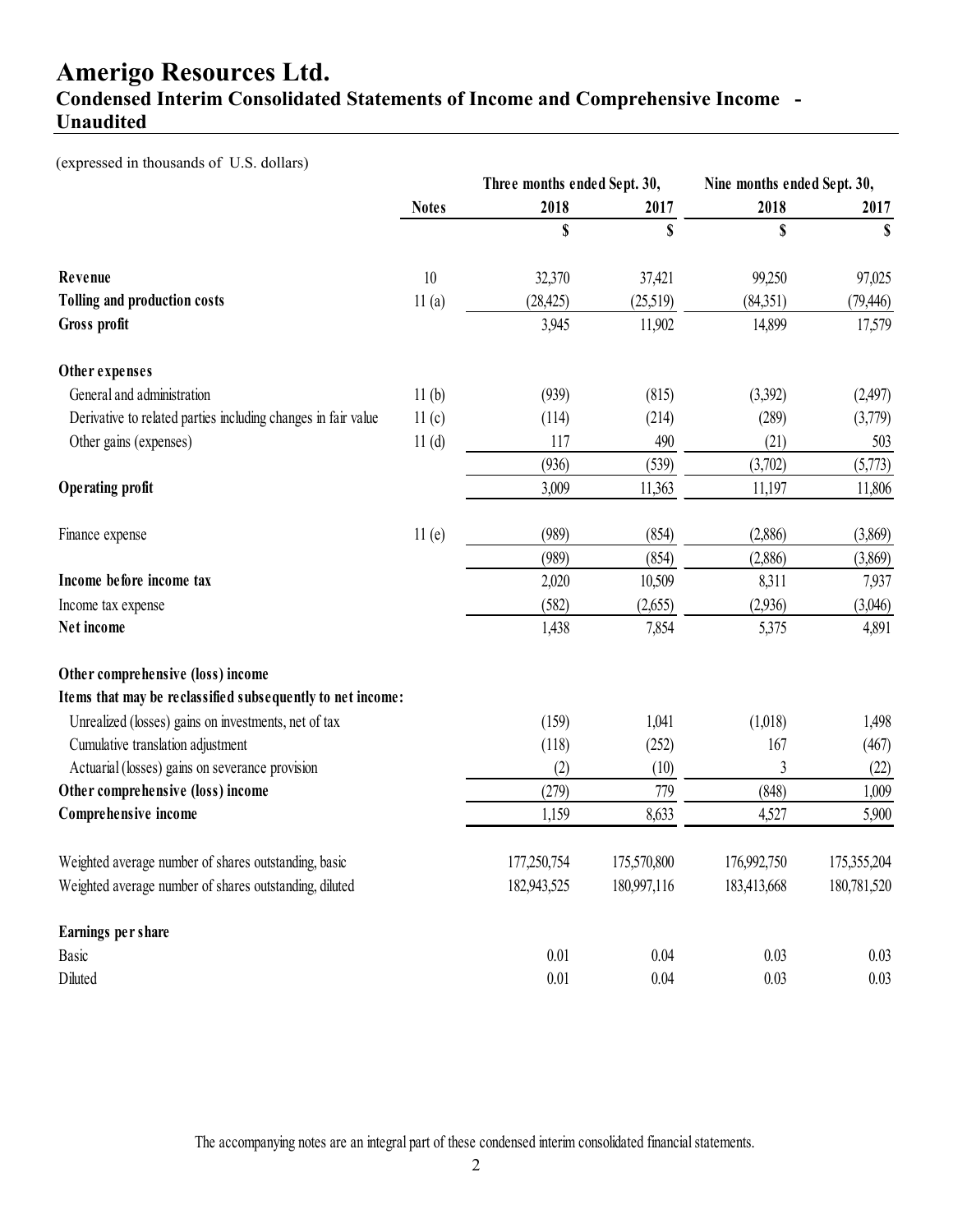## **Amerigo Resources Ltd. Condensed Interim Consolidated Statements of Cash Flows - Unaudited**

(expressed in thousands of U.S. dollars)

|                                                      | Three months ended Sept. 30, |         | Nine months ended Sept. 30, |           |
|------------------------------------------------------|------------------------------|---------|-----------------------------|-----------|
|                                                      | 2018                         | 2017    | 2018                        | 2017      |
|                                                      | \$                           | \$      | \$                          | \$        |
| Cash flows from operating activities                 |                              |         |                             |           |
| Net income                                           | 1,438                        | 7,854   | 5,375                       | 4,891     |
| Adjustment for items not affecting cash:             |                              |         |                             |           |
| Depreciation and amortization                        | 3,625                        | 3,576   | 10,876                      | 10,738    |
| Finance expense (gain)                               | 445                          | (436)   | (460)                       | 699       |
| Deferred income tax expense                          | 287                          | 751     | 1,165                       | 1,019     |
| Share-based payments                                 | 236                          | 117     | 1,232                       | 580       |
| Unrealized foreign exchange expense (gain)           | 613                          | (711)   | 1,386                       | (1,066)   |
| Other                                                | (263)                        | (91)    | (516)                       | (155)     |
| Changes in fair value of derivative                  | (187)                        | (39)    | (492)                       | 3,040     |
|                                                      | 6,194                        | 11,021  | 18,566                      | 19,746    |
| Changes in non-cash working capital                  |                              |         |                             |           |
| Trade, settlement receivables and taxes receivable   | 585                          | (5,902) | 1,708                       | 1,660     |
| Inventories                                          | 2,618                        | (1,455) | 1,761                       | (794)     |
| Trade and other payables                             | (1,115)                      | 2,834   | (2,067)                     | (1,286)   |
| DET royalties                                        | (162)                        | (1,182) | (626)                       | (150)     |
| Net cash from operating activities                   | 8,120                        | 5,316   | 19,342                      | 19,176    |
| Cash flows used in investing activities              |                              |         |                             |           |
| Purchase of plant and equipment                      | (11, 148)                    | (5,291) | (31, 383)                   | (7,748)   |
| Net cash used in investing activities                | (11, 148)                    | (5,291) | (31, 383)                   | (7,748)   |
| Cash flows from (used in) financing activities       |                              |         |                             |           |
| Proceeds from borrowings, net of transaction costs   | 8,690                        | 4,750   | 23,300                      | 4,750     |
| Repayment of borrowings                              | (3,000)                      | (3,000) | (14,367)                    | (10, 367) |
| Issuance of shares                                   |                              | 324     | 86                          | 381       |
| Net cash from (used in) financing activities         | 5,690                        | 2,074   | 9,019                       | (5,236)   |
| Net increase (decrease) in cash and cash equivalents | 2,662                        | 2,099   | (3,022)                     | 6,192     |
| Effect of exchange rate changes on cash              | (722)                        | 459     | (1,172)                     | 589       |
| Cash and cash equivalents - Beginning of period      | 21,390                       | 20,144  | 27,524                      | 15,921    |
| Cash and cash equivalents - End of period            | 23,330                       | 22,702  | 23,330                      | 22,702    |
|                                                      |                              |         |                             |           |

**Supplementary cash flow information (Note 12)**

The accompanying notes are an integral part of these condensed interim consolidated financial statements.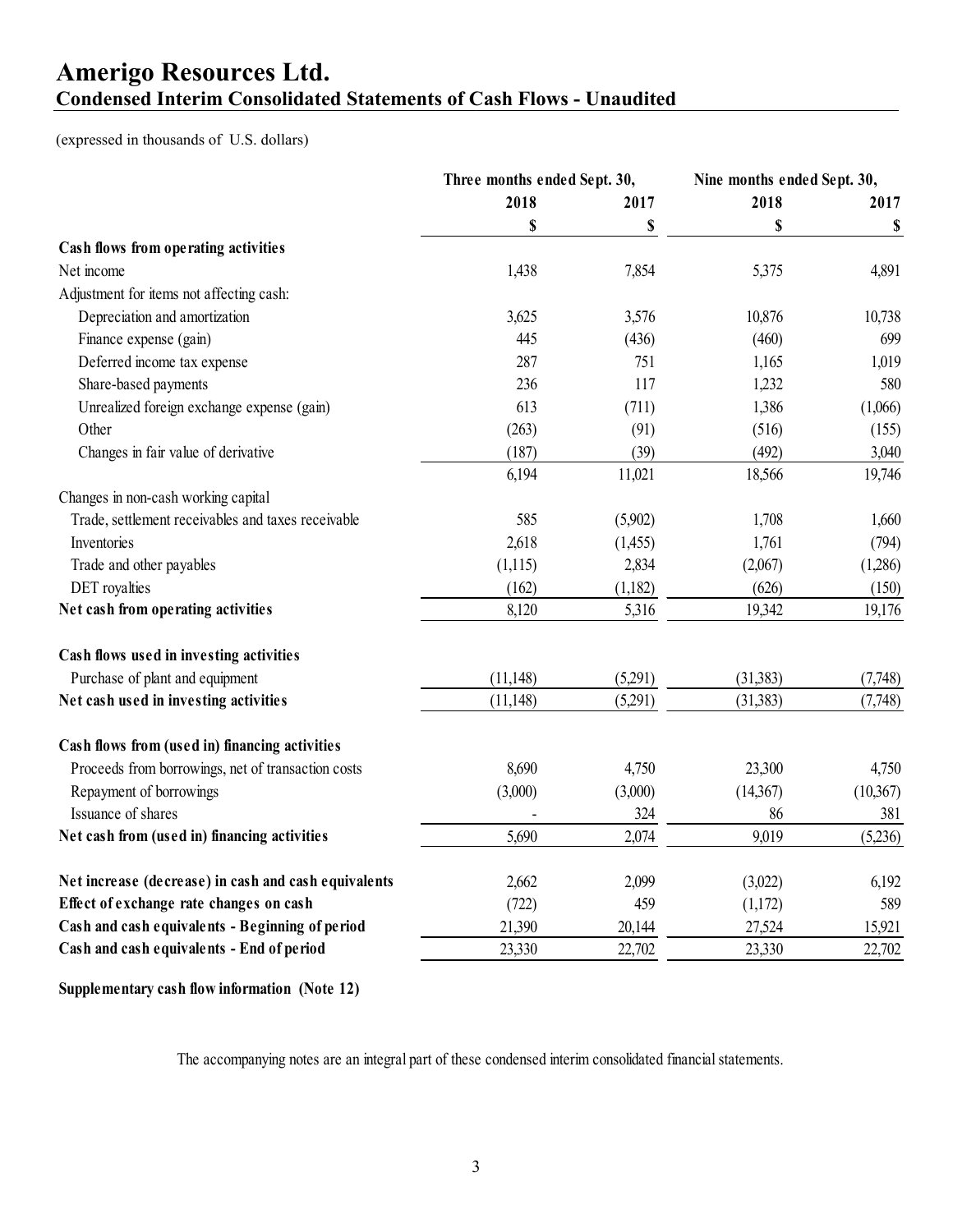## **Amerigo Resources Ltd. Condensed Interim Consolidated Statements of Changes in Equity - Unaudited**

(expressed in thousands of U.S. dollars)

|                                                   | Share capital       |        |                   |                             |                      |                           |
|---------------------------------------------------|---------------------|--------|-------------------|-----------------------------|----------------------|---------------------------|
|                                                   | Number of<br>shares | Amount | Other<br>reserves | <b>Accumulated</b><br>other | Retained<br>earnings | <b>Total equity</b>       |
|                                                   |                     |        |                   | comprehensive<br>loss       |                      |                           |
|                                                   |                     | \$     | \$                | \$                          | \$                   | $\boldsymbol{\mathsf{s}}$ |
| Balance - January 1, 2017                         | 174,682,058         | 78,168 | 7,447             | (2,047)                     | 4,309                | 87,877                    |
| Share-based payments                              |                     |        | 580               |                             |                      | 580                       |
| Expenses settled with shares (Note $6(c)$ )       | 403,577             | 196    |                   |                             |                      | 196                       |
| Exercise of share purchase options (Note $8(a)$ ) | 1,150,000           | 517    | (136)             |                             |                      | 381                       |
| Cumulative translation adjustment                 |                     |        |                   | (467)                       |                      | (467)                     |
| Unrealized gains on investments                   |                     |        |                   | 1,498                       |                      | 1,498                     |
| Actuarial losses on severance provision           |                     |        |                   | (22)                        |                      | (22)                      |
| Net income                                        |                     | ÷,     |                   |                             | 4,891                | 4,891                     |
| Balance - September 30, 2017                      | 176,235,635         | 78,881 | 7,891             | (1,038)                     | 9,200                | 94,934                    |
| Share-based payments                              |                     |        | 47                |                             |                      | 47                        |
| Exercise of share purchase options                | 150,000             | 73     | (22)              |                             |                      | 51                        |
| Cumulative translation adjustment                 |                     |        |                   | 60                          |                      | 60                        |
| Unrealized losses on investments                  |                     |        |                   | (2)                         |                      | (2)                       |
| Actuarial losses on severance provision           |                     |        |                   | (12)                        |                      | (12)                      |
| Net income                                        |                     |        |                   |                             | 3,098                | 3,098                     |
| Balance - December 31, 2017                       | 176,385,635         | 78,954 | 7,916             | (992)                       | 12,298               | 98,176                    |
| Balance - January 1, 2018                         | 176,385,635         | 78,954 | 7,916             | (992)                       | 12,298               | 98,176                    |
| Share-based payments                              |                     |        | 1,232             |                             |                      | 1,232                     |
| Expenses settled with shares (Note $6(c)$ )       | 265,119             | 201    |                   |                             |                      | 201                       |
| Exercise of share purchase options (Note $8(a)$ ) | 600,000             | 123    | (37)              |                             |                      | 86                        |
| Cumulative translation adjustment                 |                     |        |                   | 167                         |                      | 167                       |
| Unrealized losses on investments                  |                     |        |                   | (1,018)                     |                      | (1,018)                   |
| Actuarial gains on severance provision            |                     |        |                   | 3                           |                      | 3                         |
| Net income                                        |                     |        |                   |                             | 5,375                | 5,375                     |
| Balance - September 30, 2018                      | 177,250,754         | 79,278 | 9,111             | (1, 840)                    | 17,673               | 104,222                   |

The accompanying notes are an integral part of these condensed interim consolidated financial statements.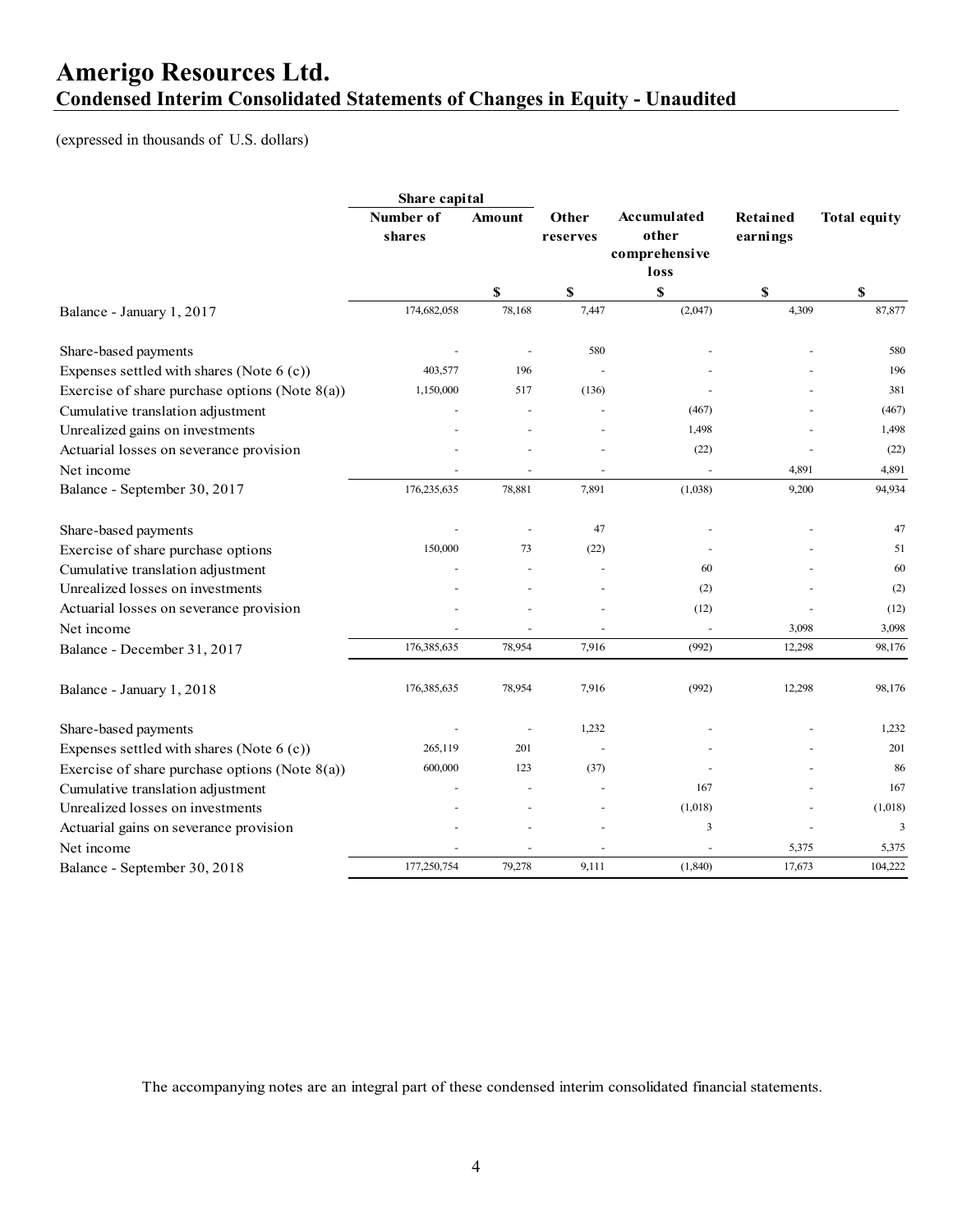Notes to the Condensed Interim Consolidated Financial Statements - Unaudited September 30, 2018

(tabular information expressed in thousands of U.S. dollars)

### **1) REPORTING ENTITY AND BASIS OF PRESENTATION**

a) Reporting entity

Amerigo Resources Ltd. ("Amerigo") is a company domiciled in Canada. Its shares are listed for trading on the Toronto Stock Exchange and traded in the United States on the OTCQX.

Amerigo owns a 100% interest in Minera Valle Central S.A. ("MVC"), a producer of copper concentrates. MVC, located in Chile, has a long-term contract with the El Teniente Division ("DET") of Corporación Nacional del Cobre de Chile ("Codelco") to process fresh and historic tailings from El Teniente (Note 2). El Teniente, in production since 1905, is the world's largest underground copper mine.

These condensed interim consolidated financial statements ("interim financial statements") as at and for the three and nine months ended September 30, 2018 include the accounts of Amerigo and its subsidiaries (collectively the "Company").

b) Statement of compliance

These interim financial statements have been prepared in accordance with International Financial Reporting Standards ("IFRS") as issued by the International Accounting Standards Board ("IASB") applicable to the preparation of interim financial statements, including IAS 34, Interim Financial Reporting.

These interim financial statements do not include all the information required for a complete set of IFRS statements and should be read in conjunction with Amerigo's audited consolidated financial statements as at and for the year ended December 31, 2017, which have been prepared in accordance with IFRS. However, selected notes are included to explain events and transactions that are significant to an understanding of the changes in Amerigo's financial position and performance since the last annual consolidated financial statements.

 These interim financial statements were authorised for issue by Amerigo's board of directors on November 1, 2018.

c) Significant accounting policies

These interim financial statements follow the same accounting policies and methods of application as Amerigo's most recent annual financial statements, except for new IFRS pronouncements adopted on January 1, 2018 which were disclosed in Amerigo's interim financial statements for the three months ended March 31, 2018.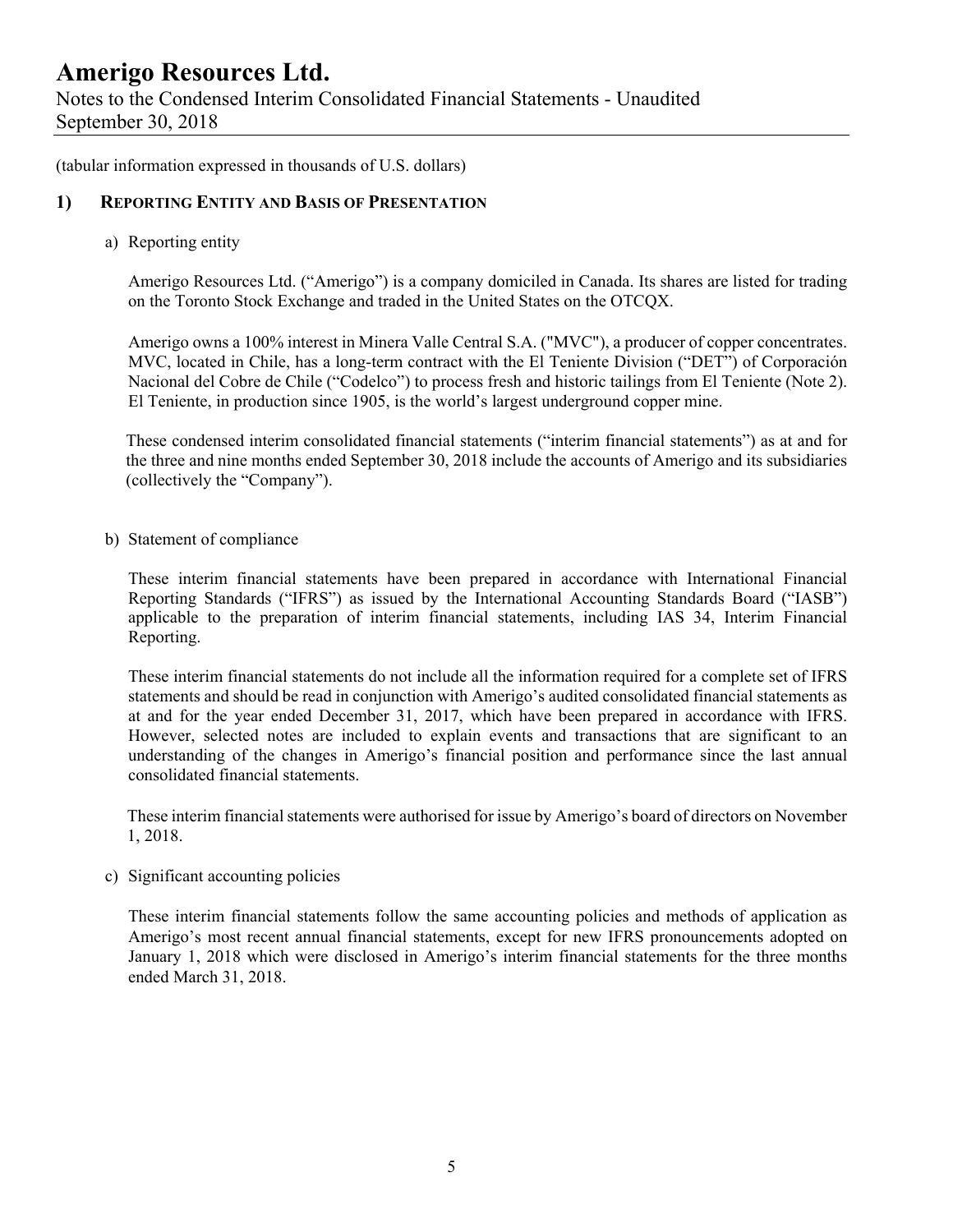Notes to the Condensed Interim Consolidated Financial Statements - Unaudited September 30, 2018

(tabular information expressed in thousands of U.S. dollars)

### **2) AGREEMENT WITH CODELCO'S EL TENIENTE DIVISION**

MVC has a contract with DET ("the DET Agreement") to process the fresh tailings from El Teniente and the tailings from the Cauquenes and Colihues historic tailings deposits. The Agreement has a term to the earlier of 2033 or deposit depletion for Cauquenes, the earlier of 2037 or deposit depletion for Colihues and 2037 for fresh tailings.

The DET Agreement establishes a series of royalties from MVC to DET, calculated using the average London Metal Exchange copper price for the month of concentrates production.

The DET Agreement currently operates as a tolling contract under which title to the copper concentrates produced by MVC remains with DET. MVC earns tolling revenue, calculated as the gross value of copper produced at applicable market prices net of notional items. Notional items include treatment and refining charges, DET copper royalties and transportation costs.

Notional royalties for copper concentrates produced from fresh tailings are determined through a sliding scale formula tied to copper prices ranging from \$1.95/lb (13.5%) to \$4.80/lb (28.4%).

Notional royalties for copper concentrates produced from Cauquenes are determined through a sliding scale for copper prices ranging from \$1.95/lb (16%) to \$5.50/lb (39%).

MVC pays a sliding scale global molybdenum royalty for molybdenum prices between \$6.00/lb (3%) and \$40.00/lb (19.7%).

The Agreement anticipates that in the event monthly average prices fall below certain ranges and projections indicate the permanence of such prices over time, the parties will meet to review cost and notional royalty/royalty structures to maintain the Agreement's viability and the equilibrium of the benefits between the parties.

The DET Agreement also contains three early exit options exercisable by DET within 2021 and every three years thereafter only in the event of changes unforeseen at the time the Agreement was entered into. Amerigo has currently judged the probabilities of DET exercising any of these early exit options as remote.

#### **3) CRITICAL ACCOUNTING ESTIMATES AND JUDGEMENTS**

Estimates and judgements are continually evaluated and are based on historical experience and other factors, including expectations of future events that are believed to be reasonable under the circumstances.

In preparing these interim financial statements, Amerigo makes judgements, estimates and assumptions concerning the future which may vary from actual results.

Amerigo's critical accounting estimates and judgements applied in the preparation of these interim financial statements are consistent with those reported in the 2017 annual consolidated financial statements.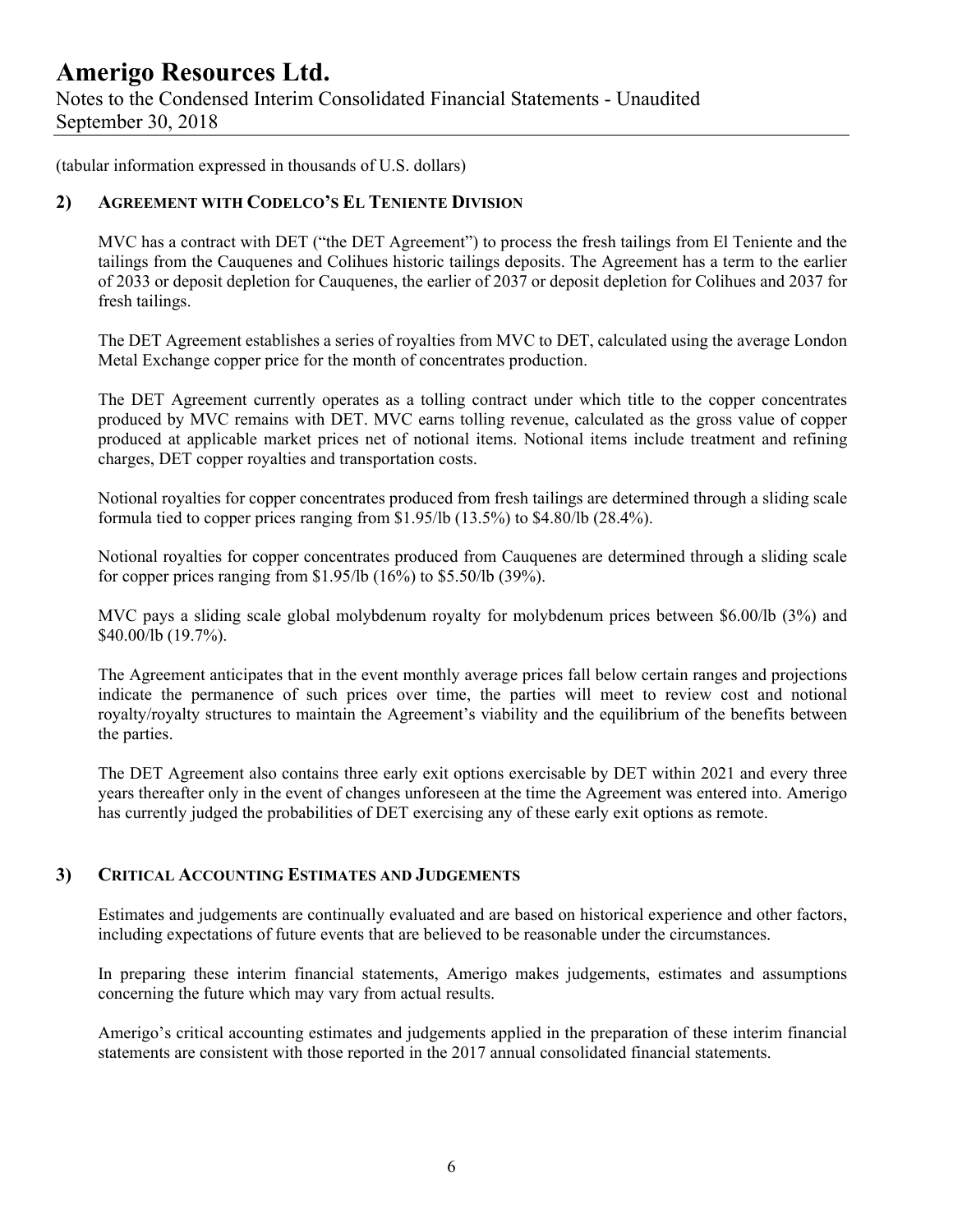Notes to the Condensed Interim Consolidated Financial Statements - Unaudited September 30, 2018

(tabular information expressed in thousands of U.S. dollars)

### **4) INVENTORIES**

|                                | September 30, December 31, |                           |
|--------------------------------|----------------------------|---------------------------|
|                                | 2018                       | 2017                      |
|                                | S                          | $\boldsymbol{\mathsf{S}}$ |
| Plant supplies and consumables | 2,778                      | 4,057                     |
| Work-in-progress               | 3,053                      | 3,701                     |
| Molybdenum concentrates        | 160                        | 34                        |
|                                | 5,991                      | 7,792                     |

At September 30, 2018 and December 31, 2017, work-in-progress on the production of copper concentrates under a tolling agreement and molybdenum concentrates were valued at cost.

### **5) PROPERTY, PLANT AND EQUIPMENT**

|                                      |                  | <b>Machinery</b> and |              |
|--------------------------------------|------------------|----------------------|--------------|
|                                      | <b>Plant</b> and | <b>Equipment and</b> |              |
|                                      | infrastructure   | other assets         | <b>Total</b> |
|                                      | \$               | \$                   | S            |
| Nine months ended September 30, 2018 |                  |                      |              |
| Opening net book amount              | 159,788          | 16,223               | 176,011      |
| Exchange differences                 |                  | (5)                  | (5)          |
| Additions                            | 29,941           | 2,287                | 32,228       |
| Disposals                            |                  | (59)                 | (59)         |
| Depreciation charge                  | (6,351)          | (4, 337)             | (10,688)     |
| <b>Closing net book amount</b>       | 183,378          | 14,109               | 197,487      |
| At September 30, 2018                |                  |                      |              |
| Cost                                 | 292,987          | 58,386               | 351,373      |
| Accumulated depreciation             | (109, 609)       | (44, 277)            | (153,886)    |
| Net book amount                      | 183,378          | 14,109               | 197,487      |

 At September 30, 2018, property, plant and equipment included \$35.4 million of construction in progress, which was not subject to depreciation (December 31, 2017: \$11.5 million).

Total interest and charges of \$1.2 million were capitalized and included in property, plant and equipment at September 30, 2018 (year ended December 31, 2017: \$0.2 million).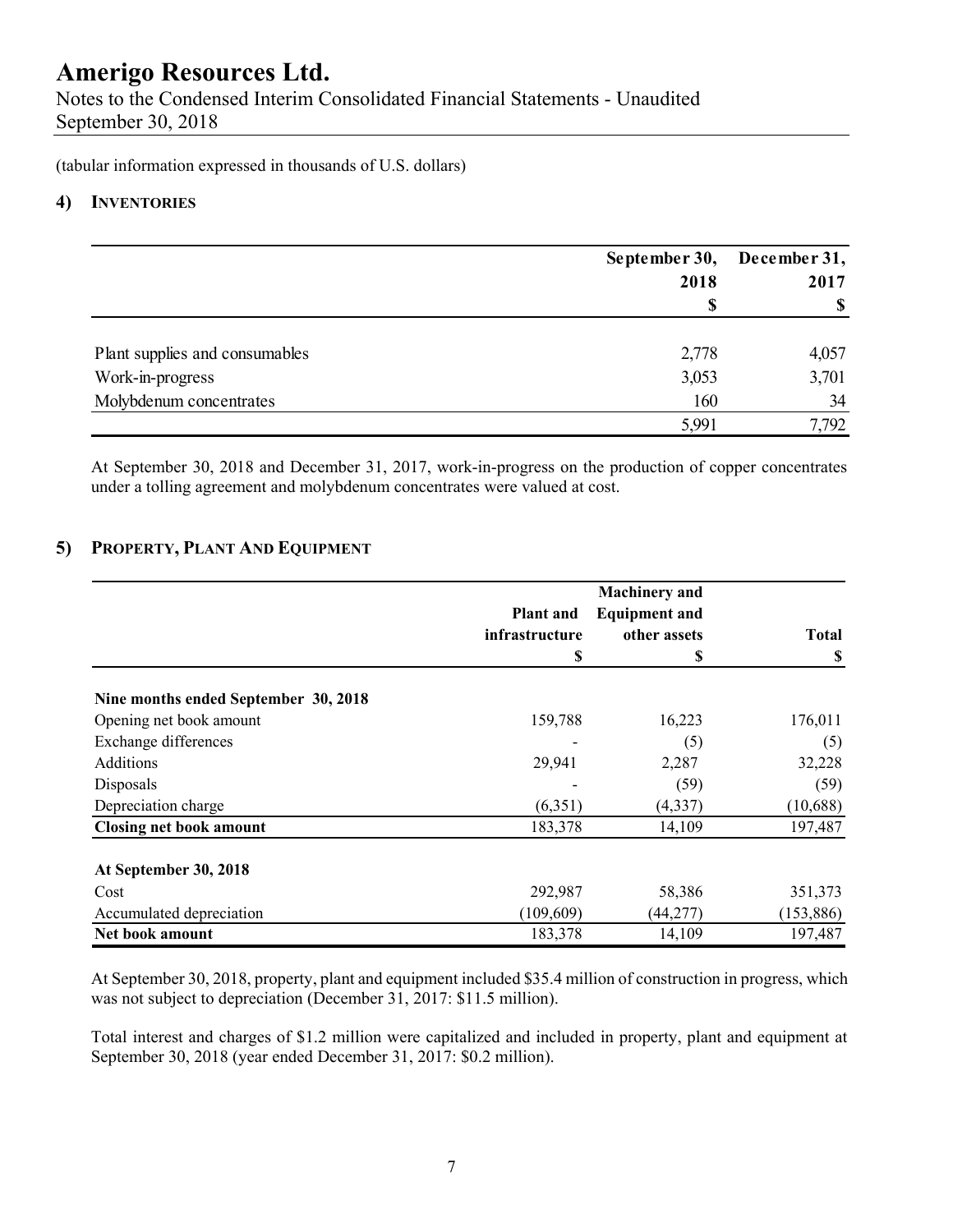Notes to the Condensed Interim Consolidated Financial Statements - Unaudited September 30, 2018

(tabular information expressed in thousands of U.S. dollars)

### **6) BORROWINGS**

|                                                       | September 30, | December 31, |
|-------------------------------------------------------|---------------|--------------|
|                                                       | 2018          | 2017         |
|                                                       | S             | \$           |
| Cauquenes Phase One Loan (Note $6(a)$ )               | 37,122        | 41,527       |
| Cauquenes Phase Two Loan (Note $6(a)$ )               | 34,239        | 11,601       |
|                                                       | 71,361        | 53,128       |
| DET Price Support Facility (Note 6(b))                |               | 9,939        |
|                                                       | 71,361        | 63,067       |
| Comprise:                                             |               |              |
| Short-term debt and current portion of long-term debt | 17,670        | 20,810       |
| Long-term debt                                        | 53,691        | 42,257       |
|                                                       | 71,361        | 63,067       |

a) On March 25, 2015, MVC obtained a \$64.4 million loan facility from Scotiabank Chile (formerly Banco Bilbao Vizcaya Argentaria, Chile ("Scotiabank") and Export Development Canada ("EDC") to finance the Cauquenes Phase One expansion (the "Cauquenes Phase One Loan").

The Cauquenes Phase One Loan has a maximum repayment term of six years consisting of twelve equal semi-annual principal payments of \$5.4 million which commenced on June 30, 2016. The repayment term may be shortened without penalty in accordance with the loan provisions. Interest is paid semi-annually on June and December 30.

Interest on the Phase One Loan is synthetically fixed through an interest rate swap ("IRS"), accounted for at fair value through profit or loss ("FVTPL") at a rate of 5.56% per annum for 75% of the facility. The remaining 25% of the facility is subject to a variable rate based on the US Libor six-month rate, which at September 30, 2018 was 6.00% per annum. The IRS on the Phase One Loan has a term to December 27, 2018.

The balance of the Cauquenes Phase One Loan (net of transaction costs) at September 30, 2018 was \$37.1 million (December 31, 2017: \$41.5 million).

On August 3, 2017, MVC obtained a second financing tranche with Scotiabank and EDC for a \$35.3 million facility (the "Cauquenes Phase Two Loan") to finance the Cauquenes Phase Two expansion.

 The Cauquenes Phase Two Loan has a maximum repayment term of three years consisting of six equal semi-annual principal payments of \$5.9 million to commence on June 30, 2019. The repayment term may be shortened without penalty in accordance with the loan provisions. Interest is paid semi-annually on June and December 30.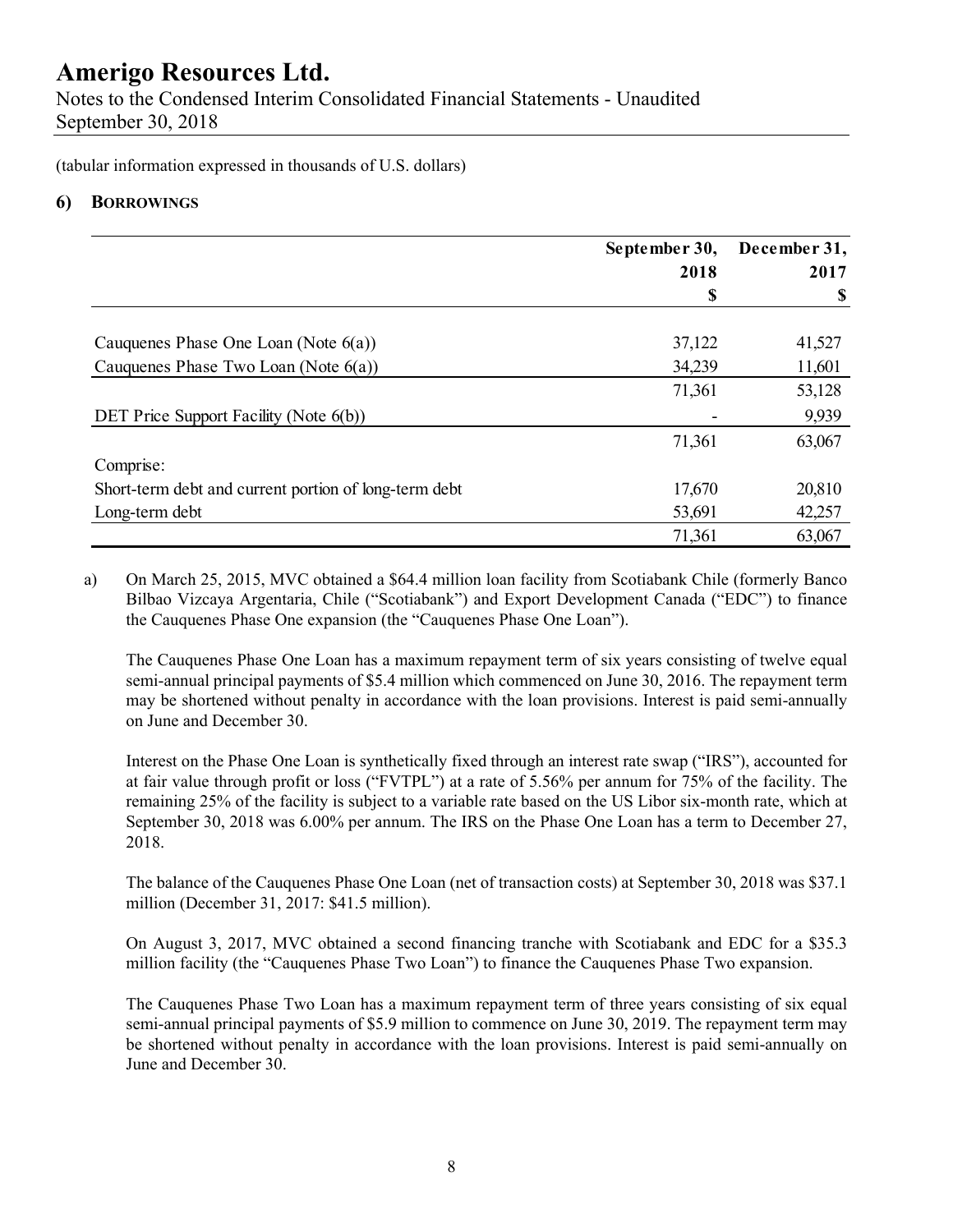### **Amerigo Resources Ltd.**  Notes to the Condensed Interim Consolidated Financial Statements - Unaudited September 30, 2018

(tabular information expressed in thousands of U.S. dollars)

 Interest on the Phase Two Loan is synthetically fixed through a second IRS, accounted for at FVTPL, at a rate of 6.02% per annum for 75% of the facility. The remaining 25% of the facility is subject to a variable rate based on the US Libor six-month rate which at September 30, 2018 was 6.00% per annum. The IRS on the Phase Two Loan has a term to January 3, 2022.

The balance of the Cauquenes Phase Two Loan (net of transaction costs) at September 30, 2018 was \$34.2 million (December 31, 2017: \$11.6 million).

 MVC has provided security for the Cauquenes Phase One and Phase Two loans in the form of a charge on all of MVC's assets.

MVC is required to meet three bank covenants: current ratio (starting on December 31, 2019), tangible net worth and debt service coverage ratio, measured semi-annually on June 30 and December 31. At June 30, 2018, MVC met the debt service coverage ratio (requirement of 1.2) and the tangible net worth ratio (requirement of \$115.0 million).

MVC is also required to have a debt service reserve account ("DSRA") which must be used to: /i/ pay the principal and interest of bank loans and amounts owing under the interest rate swaps if MVC has insufficient funds to make these payments and /ii/ fund MVC's operating expenses. If it becomes necessary to fund MVC's operations with funds from the DSRA, MVC must replenish the DSRA at each month end with funds necessary to maintain a balance equal to one hundred percent of the sum of the principal, interest and interest rate swaps that are payable in the following six months. At September 30, 2018, MVC held DSRA funds in the required amount of \$7.4 million (December 31, 2017: \$7.3 million).

b) In 2015, DET provided to MVC a copper price support facility of \$17.0 million (the "DET Price Support Facility"), which was fully repaid in September 2018 (December 31, 2017: \$9.9 million). It bore interest at a rate of 0.6% per month.

During the nine months ended September 30, 2018 ("YTD-2018"), MVC repaid \$9.0 million towards the DET Price Support Facility and \$0.9 million in accrued interest (nine months ended September 30, 2017 ("YTD-2017"): \$5.0 million).

c) Amerigo has a \$13.0 million standby line of credit (the "Line of Credit"), available from three shareholders. Availability is to the later of December 31, 2018 or the date of commencement of commercial production from the Phase Two expansion, up to March 31, 2019.

In 2018, Amerigo incurred an annual commitment fee of \$0.2 million on the Line of Credit. This was settled with the issuance of 265,119 Amerigo shares (2017: \$0.2 million, settled with 403,577 Amerigo shares).

Amounts drawn from the Line of Credit are subject to a drawdown fee of 1.5% and interest of 1.5% per month.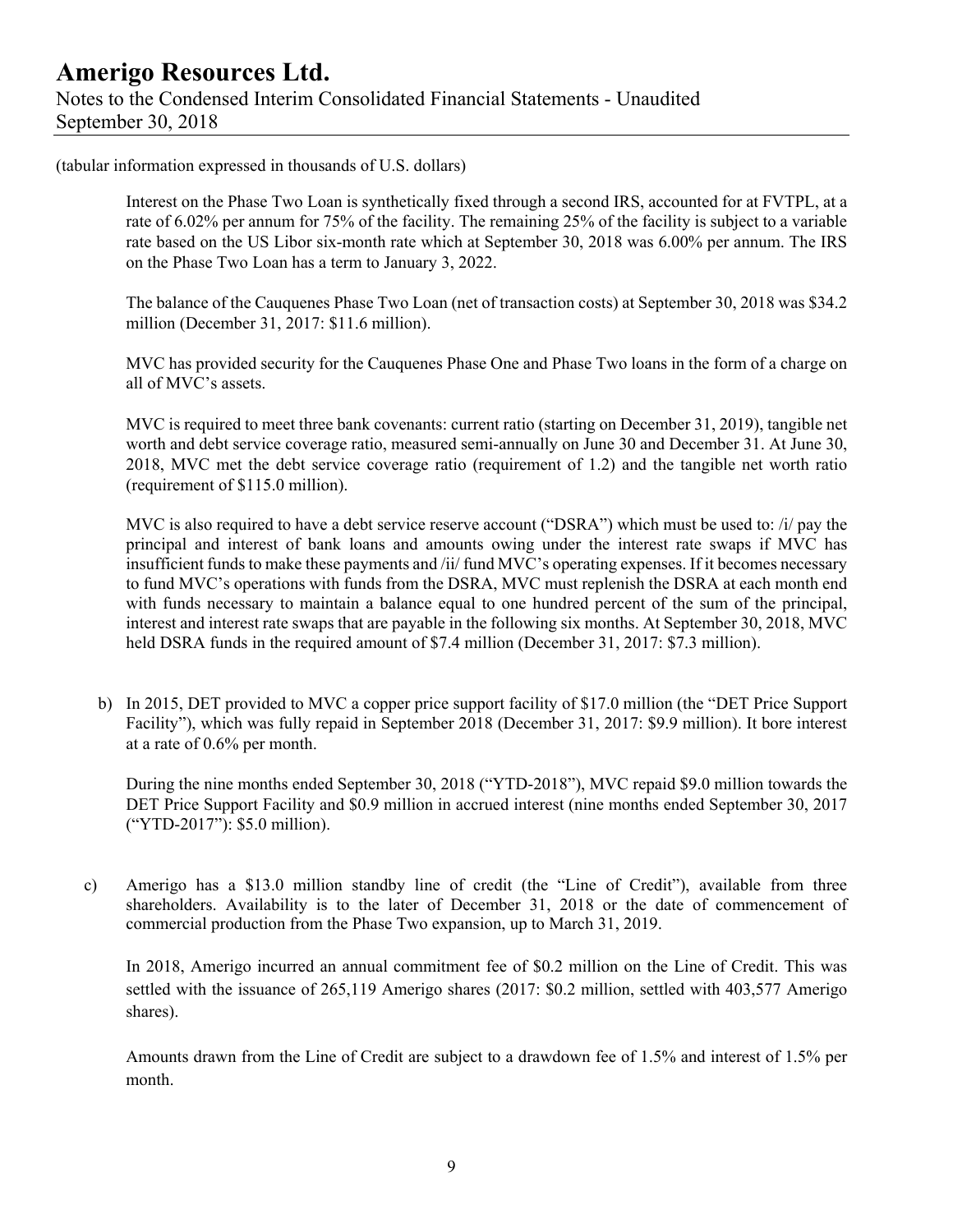### **Amerigo Resources Ltd.**  Notes to the Condensed Interim Consolidated Financial Statements - Unaudited September 30, 2018

(tabular information expressed in thousands of U.S. dollars)

Principal is payable in the amounts and times permitted under the terms and conditions of the Cauquenes Phase One and Phase Two loans. The Line of Credit is payable by the earlier of December 31, 2019 or the one-year anniversary of payment of the Cauquenes Phase One and Phase Two loans. Amerigo did not provide security in connection with this facility.

At September 30, 2018, no funds had been drawn from the Line of Credit.

### **7) RELATED PARTY TRANSACTIONS**

a) Derivative

Amerigo holds its interest in MVC through Amerigo International Holdings Corp. ("Amerigo International"), wholly-owned by Amerigo except for certain outstanding Class A shares which are owned indirectly by Amerigo's founders (including Amerigo's current Executive Chairman). The Class A shares were issued in 2003 as part of a tax-efficient structure for payments granted as consideration to the founders transferring to Amerigo their option to purchase MVC.

The Class A shareholders are not entitled to any participation in the profits of Amerigo International, except for monthly payments, calculated as follows:

- \$0.01 for each pound of copper equivalent produced from DET tailings by MVC or any successor entity to MVC if the price of copper is under \$0.80/lb, or
- \$0.015 for each pound of copper equivalent produced from DET tailings by MVC or any successor entity to MVC if the price of copper is \$0.80/lb or more.

Under IFRS, the payments constitute a derivative financial instrument which needs to be measured at fair value at each reporting date. Changes in fair value are recorded in profit for the period.

The derivative expense includes the actual monthly payments described above and changes in the derivatives' fair value.

YTD-2018 and YTD-2017, \$0.8 million was paid or accrued to the Class A shareholders and the derivative's fair value decreased \$0.5 million (YTD-2017: increase of \$3.0 million), for a total derivative expense of \$0.3 million (YTD-2017: \$3.8 million) (Note 11(c)).

At September 30, 2018, the derivative liability totalled \$11.7 million (December 31, 2017: \$12.2 million), with a current portion of \$1.0 million (December 31, 2017: \$1.2 million) and a long-term portion of \$10.7 million (December 31, 2017: \$11.0 million).

Actual monthly payments outstanding at September 30, 2018 and December 31, 2017 were \$0.1 million.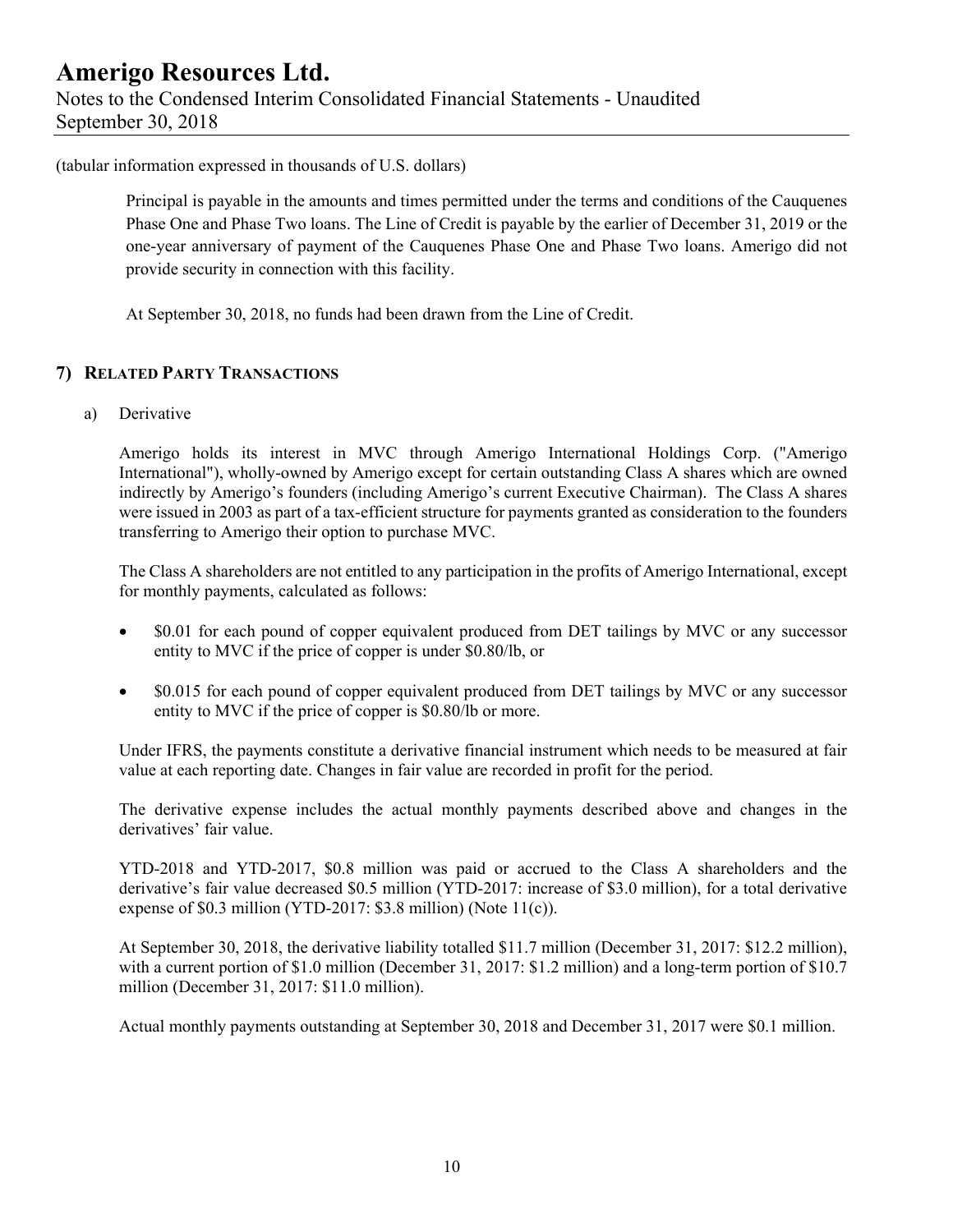Notes to the Condensed Interim Consolidated Financial Statements - Unaudited September 30, 2018

(tabular information expressed in thousands of U.S. dollars)

b) Purchases of Goods and Services

Amerigo incurred the following fees in connection with companies owned by executive officers and directors and in respect of salaries paid to officers. Transactions have been measured at the exchange amount which is determined on a cost recovery basis.

|                              | <b>YTD-2018</b> | <b>YTD-2017</b> |
|------------------------------|-----------------|-----------------|
|                              | мB              | Ф.<br>۱D        |
| Salaries and management fees | 847             | 743             |

#### c) Key Management Compensation

The remuneration of directors and members of key management was as follows:

|                                | <b>YTD-2018</b> | <b>YTD-2017</b> |
|--------------------------------|-----------------|-----------------|
|                                | S               | S               |
| Management and directors' fees | 1,030           | 925             |
| Share-based payments           | 1,232           | 580             |
|                                | 2,262           | 1,505           |

Share-based payments are the grant date fair value of options vested to directors and officers.

d) The Company has in place a \$13.0 million Line of Credit from three Amerigo shareholders (Note 6(c)).

### **8) EQUITY**

a) Share Capital

Authorised share capital consists of an unlimited number of common shares without par value.

YTD-2018, Amerigo issued 265,119 shares valued at \$0.2 million to three shareholders to settle the annual stand-by charge of the Line of Credit described in Note 6(c) (YTD-2017: 403,577 shares valued at \$0.2 million).

Amerigo also issued 600,000 shares valued at \$0.1 million in connection with various share option exercises by employees and directors (YTD-2017: 1,150,000 shares valued at \$0.4 million).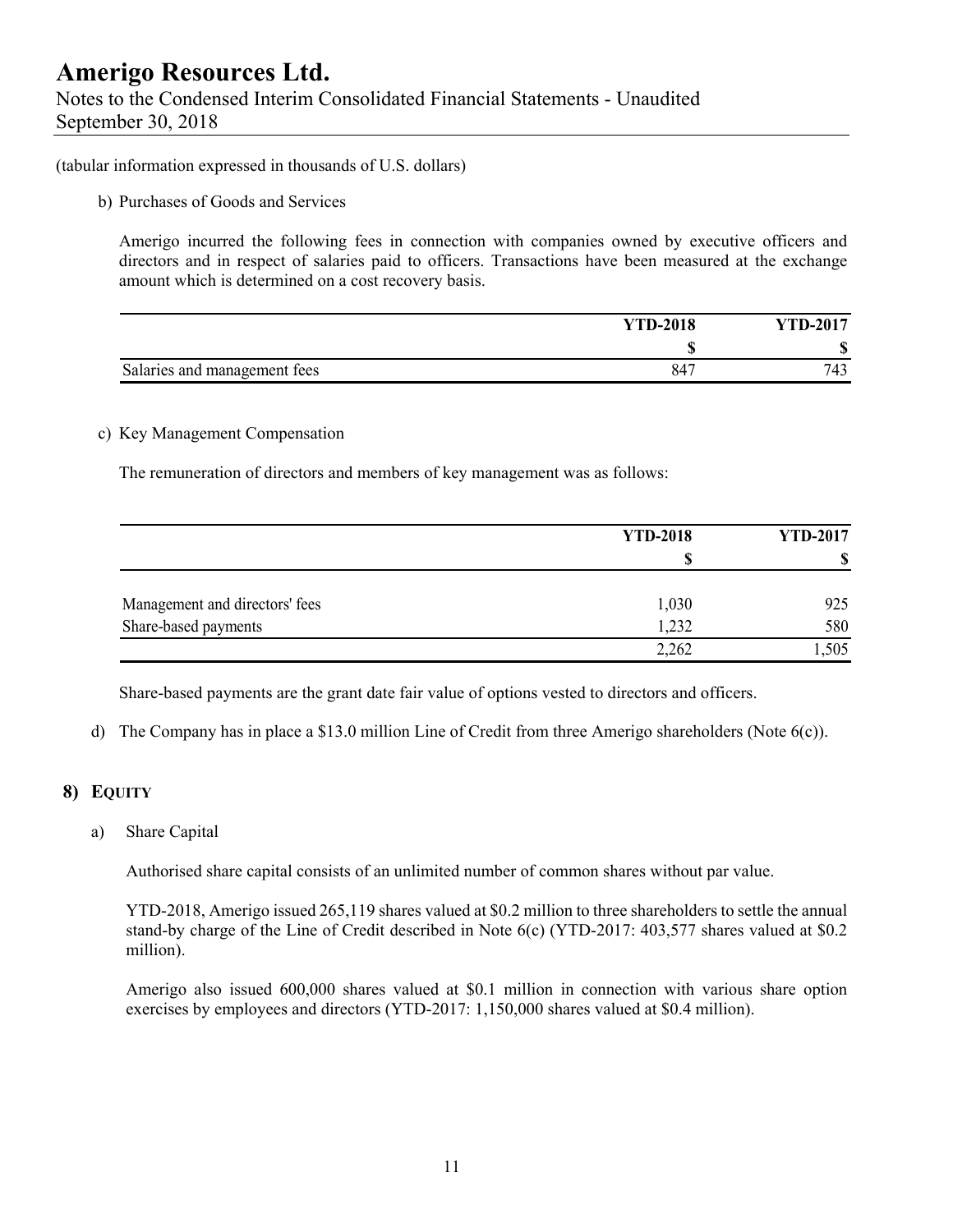Notes to the Condensed Interim Consolidated Financial Statements - Unaudited September 30, 2018

(tabular information expressed in thousands of U.S. dollars)

b) Share Options

A total of 2,950,000 options were granted YTD-2018 (2017: 2,950,000), with a weighted average fair value estimated at Cdn\$0.59 (2017: Cdn\$0.28) per option at the grant date based on the Black-Scholes option-pricing model using the following assumptions:

|                                 | 2018   | 2017   |
|---------------------------------|--------|--------|
|                                 | \$     | \$     |
| Weighted average share price    | 1.06   | 0.53   |
| Weighted average exercise price | 1.06   | 0.53   |
| Dividend yield                  | $0\%$  | $0\%$  |
| Risk free interest rate         | 1.98%  | 1.01%  |
| Pre-vest forfeiture rate        | 0%     | $0\%$  |
| Expected life (years)           | 4.28   | 4.27   |
| Expected volatility             | 70.60% | 66.82% |

Outstanding share options:

|                        | September 30, 2018 |                                 | December 31, 2017 |                                 |  |
|------------------------|--------------------|---------------------------------|-------------------|---------------------------------|--|
|                        |                    | Weighted<br>average<br>exercise |                   | Weighted<br>average<br>exercise |  |
|                        | <b>Share</b>       | price                           | <b>Share</b>      | price                           |  |
|                        | options            | <b>Cdn\$</b>                    | options           | <b>Cdn\$</b>                    |  |
| At start of the period | 11,050,000         | 0.37                            | 12,600,000        | 0.44                            |  |
| Granted                | 2,950,000          | 1.06                            | 2,950,000         | 0.53                            |  |
| Exercised              | (600,000)          | 0.18                            | (1,300,000)       | 0.42                            |  |
| Expired                |                    |                                 | (3,200,000)       | 0.77                            |  |
| At end of the period   | 13,400,000         | 0.53                            | 11,050,000        | 0.37                            |  |
| Vested and exercisable | 12,662,500         | 0.50                            | 11,050,000        | 0.37                            |  |

The weighted average trading price of Amerigo's stock on the dates in which options were exercised YTD-2018 was Cdn\$1.02 per share (YTD-2017: Cdn\$0.69 per share).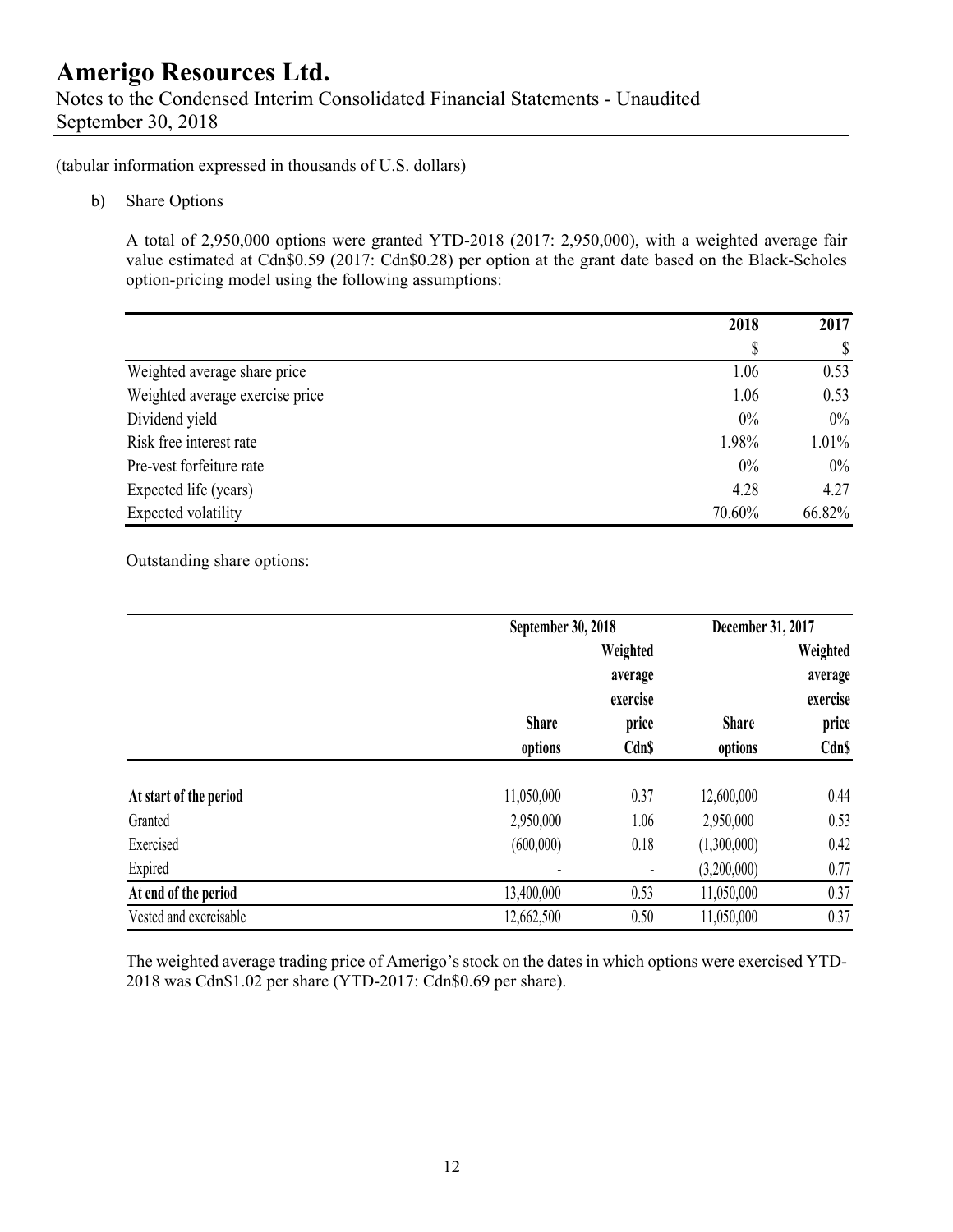## **Amerigo Resources Ltd.**  Notes to the Condensed Interim Consolidated Financial Statements - Unaudited September 30, 2018

### (tabular information expressed in thousands of U.S. dollars)

Information relating to share options outstanding at September 30, 2018 is as follows:

| Weighted<br>Average<br>remaining<br>life<br><sub>of</sub><br>outstanding<br>options<br>(years) | Weighted<br>average<br>exercise price<br>on vested<br>options<br><b>Cdn\$</b> | Weighted<br>average<br>exercise price<br><sub>on</sub><br>outstanding<br>options<br><b>CdnS</b> | Price range<br><b>CdnS</b> | <b>Vested share</b><br>options | Outstanding<br>share options |  |
|------------------------------------------------------------------------------------------------|-------------------------------------------------------------------------------|-------------------------------------------------------------------------------------------------|----------------------------|--------------------------------|------------------------------|--|
| 2.42                                                                                           | 0.14                                                                          | 0.14                                                                                            | $0.14 - 0.26$              | 2,600,000                      | 2,600,000                    |  |
| 1.50                                                                                           | 0.37                                                                          | 0.37                                                                                            | $0.27 - 0.40$              | 1,700,000                      | 1,700,000                    |  |
| 0.61                                                                                           | 0.44                                                                          | 0.44                                                                                            | $0.41 - 0.48$              | 3,200,000                      | 3,200,000                    |  |
| 3.40                                                                                           | 0.53                                                                          | 0.53                                                                                            | $0.49 - 0.80$              | 2,950,000                      | 2,950,000                    |  |
| 4.40                                                                                           | 1.06                                                                          | 1.06                                                                                            | $0.81 - 1.06$              | 2,212,500                      | 2,950,000                    |  |
| 2.52                                                                                           | 0.50                                                                          | 0.53                                                                                            |                            | 12,662,500                     | 13,400,000                   |  |

### **9) SEGMENT INFORMATION**

Operating segments are based on the reports reviewed by the board of directors to make strategic decisions.

The Company has one operating segment: the production of copper concentrates under a tolling agreement with DET (Note 2).

The geographic distribution of non-current assets is as follows:

|        | Property, plant and equipment |              | <b>Other</b>             |              |  |
|--------|-------------------------------|--------------|--------------------------|--------------|--|
|        | September 30,                 | December 31, |                          | December 31, |  |
|        | 2018                          | 2017         | 2018                     | 2017         |  |
| Chile  | 197,327                       | 175,834      | 5,237                    | 5,441        |  |
| Canada | 160                           | 177          | $\overline{\phantom{0}}$ |              |  |
|        | 197,487                       | 176,011      | 5,237                    | 5,441        |  |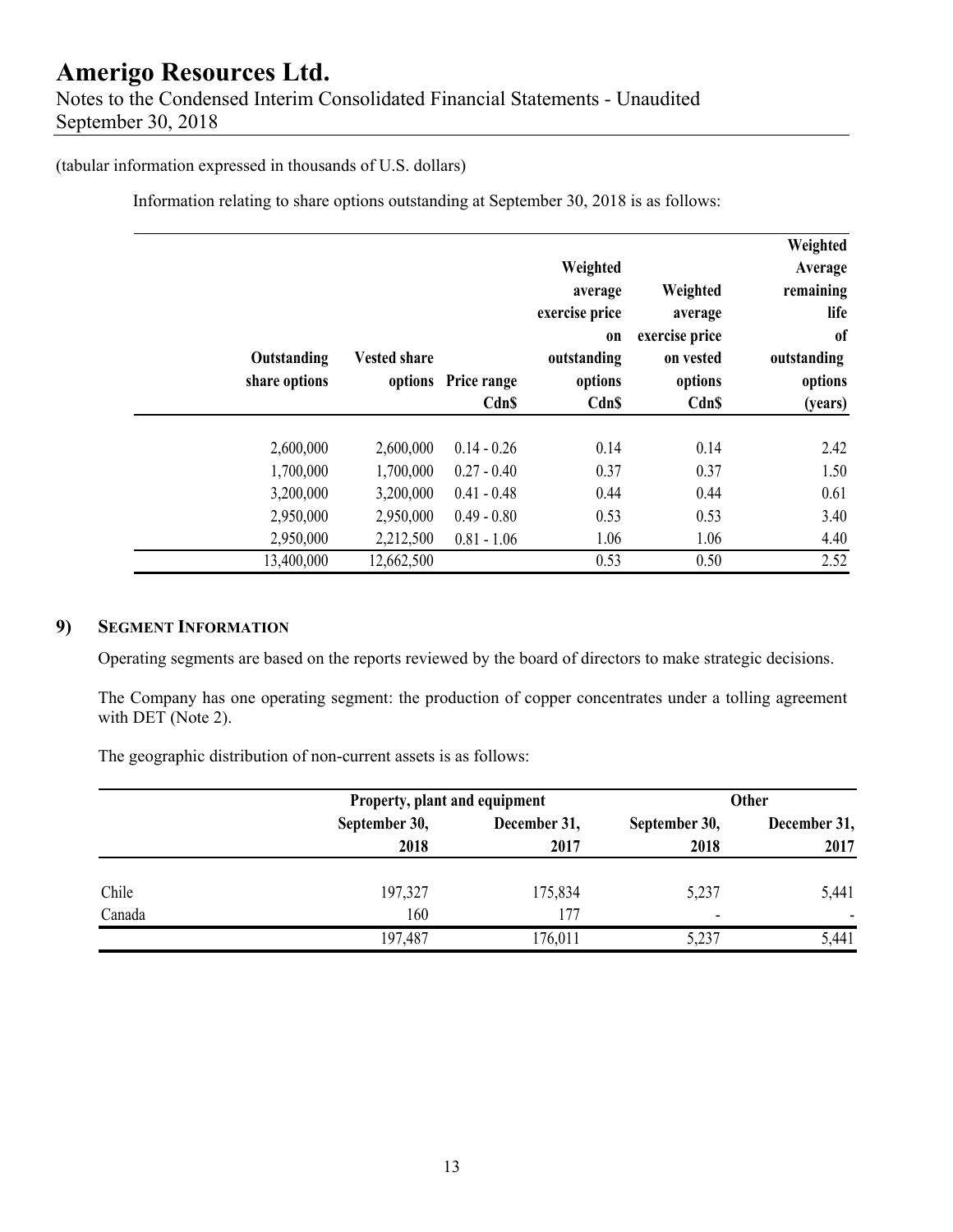Notes to the Condensed Interim Consolidated Financial Statements - Unaudited September 30, 2018

(tabular information expressed in thousands of U.S. dollars)

### **10) REVENUE**

a) Revenue composition:

|                                          | Q3-2018 | Q3-2017 | <b>YTD-2018</b> | <b>YTD-2017</b> |
|------------------------------------------|---------|---------|-----------------|-----------------|
|                                          | \$      | \$      | \$              | \$              |
|                                          |         |         |                 |                 |
| Gross value of copper produced           | 42,808  | 50,256  | 133,719         | 128,173         |
| Notional items deducted from gross value |         |         |                 |                 |
| of copper produced:                      |         |         |                 |                 |
| DET royalites-copper                     | (9,238) | (9,365) | (30,677)        | (24, 936)       |
| Smelting and refining                    | (5,822) | (5,455) | (15,601)        | (15,952)        |
| Transportation                           | (580)   | (564)   | (1,651)         | (1,601)         |
| Copper tolling revenue                   | 27,168  | 34,872  | 85,790          | 85,684          |
| Molybdenum and other revenue             | 5,202   | 2,549   | 13,460          | 11,341          |
|                                          | 32,370  | 37,421  | 99,250          | 97,025          |

### b) Total revenue by product type and business unit:

The following table presents the Company's revenue composition disaggregated by product type.

The Company has a single business unit, consistent with its single reportable segment (Note 9).

|            | Q3-2018 | $Q3-2017$ | <b>YTD-2018</b> | <b>YTD-2017</b> |
|------------|---------|-----------|-----------------|-----------------|
|            | S       |           |                 | S               |
|            |         |           |                 |                 |
| Copper     | 27,168  | 34,872    | 85,790          | 89,655          |
| Molybdenum | 5,202   | 2,549     | 13,460          | 7,370           |
|            | 32,370  | 37,421    | 99,250          | 97,025          |

### c) Total revenue by region:

All of the Company's revenue originates in Chile.

YTD-2018, the Company's revenue from one customer represented 86% of reported revenue (YTD-2017: 96%).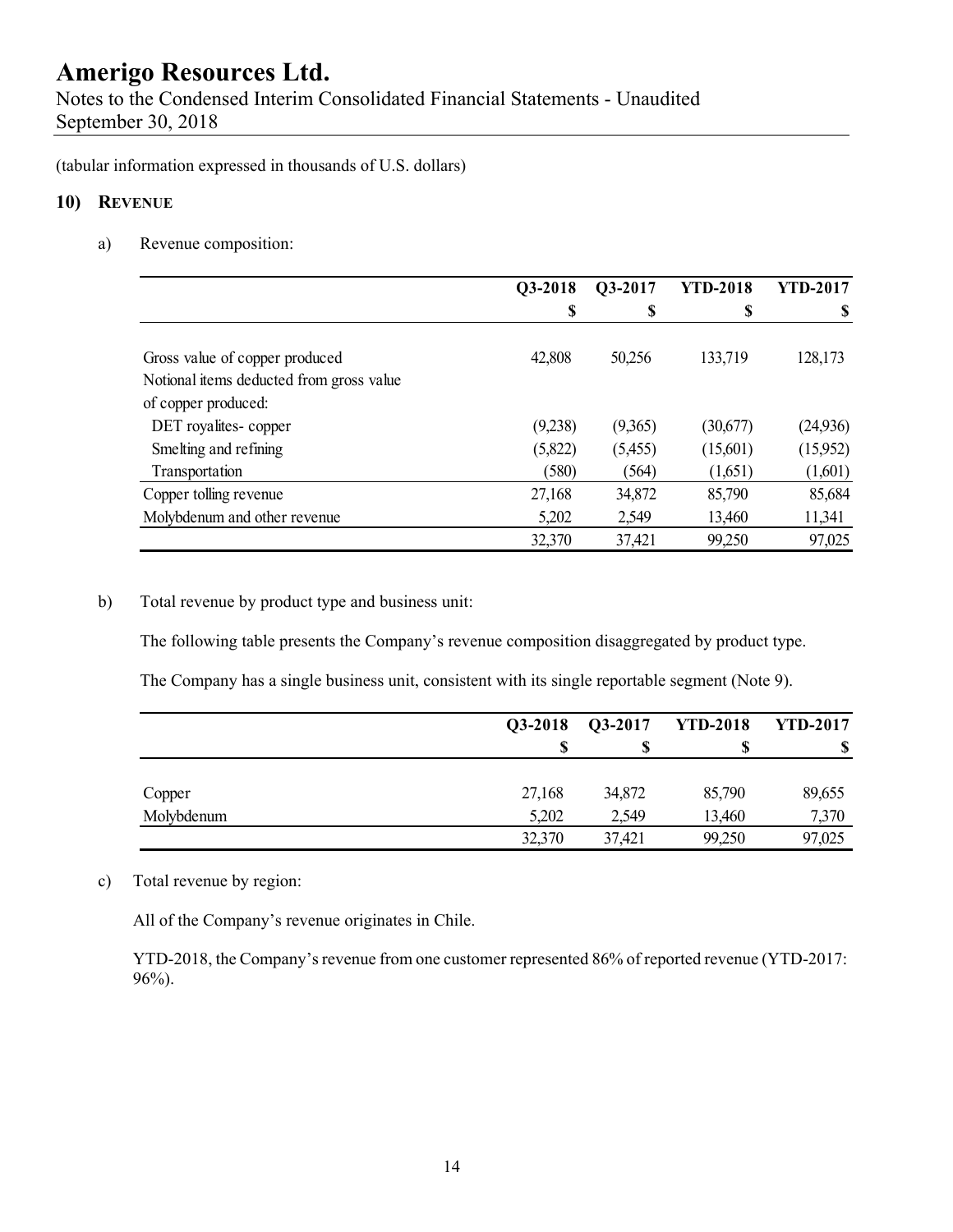Notes to the Condensed Interim Consolidated Financial Statements - Unaudited September 30, 2018

(tabular information expressed in thousands of U.S. dollars)

### **11) (EXPENSES) GAINS BY NATURE**

a) Tolling and production costs consist of the following:

|                               | <b>O3-2018</b> | <b>O3-2017</b> | <b>YTD-2018</b> | <b>YTD-2017</b> |
|-------------------------------|----------------|----------------|-----------------|-----------------|
|                               | S              |                | S               |                 |
|                               |                |                |                 |                 |
| Tolling and production costs  | (22,528)       | (20,352)       | (66, 826)       | (64,086)        |
| Depreciation and amortization | (3,625)        | (3,576)        | (10, 876)       | (10, 738)       |
| Administration                | (1,347)        | (1,257)        | (4, 462)        | (3,816)         |
| DET royalties - molybdenum    | (925)          | (334)          | (2,187)         | (806)           |
|                               | (28, 425)      | (25,519)       | (84,351)        | (79, 446)       |

b) General and administration expenses consist of the following:

|                                            | O3-2018 | O3-2017 | <b>YTD-2018</b> | <b>YTD-2017</b>  |
|--------------------------------------------|---------|---------|-----------------|------------------|
|                                            |         |         |                 |                  |
| Salaries, management and professional fees | (440)   | (466)   | (1,457)         |                  |
| Office and general expenses                | (263)   | (232)   | (703)           | (1,272)<br>(645) |
| Share-based payment compensation           | (236)   | (117)   | (1,232)         | (580)            |
|                                            | (939)   | (815)   | (3,392)         | (2,497)          |

#### c) Derivative to related parties (Note  $(7(a))$  consist of the following:

|                                              | Q3-2018 | Q3-2017 | <b>YTD-2018</b> | <b>YTD-2017</b> |
|----------------------------------------------|---------|---------|-----------------|-----------------|
|                                              |         |         |                 |                 |
| Royalties to related parties                 | (302)   | (253)   | (781)           | (739)           |
| Fair value adjustments to royalty derivative | 188     | 39      | 492             | (3,040)         |
|                                              | (114)   | (214)   | (289)           | (3,779)         |

### d) Other gains (expenses) consist of the following:

|                                 | Q3-2018 |     | Q3-2017 YTD-2018 | <b>YTD-2017</b> |
|---------------------------------|---------|-----|------------------|-----------------|
|                                 |         |     |                  | ۱D              |
|                                 |         |     |                  |                 |
| Other gains                     |         | 106 | 159              | 129             |
| Foreign exchange gain (expense) | 109     | 384 | (180)            | 374             |
|                                 | 117     | 490 | (21)             | 503             |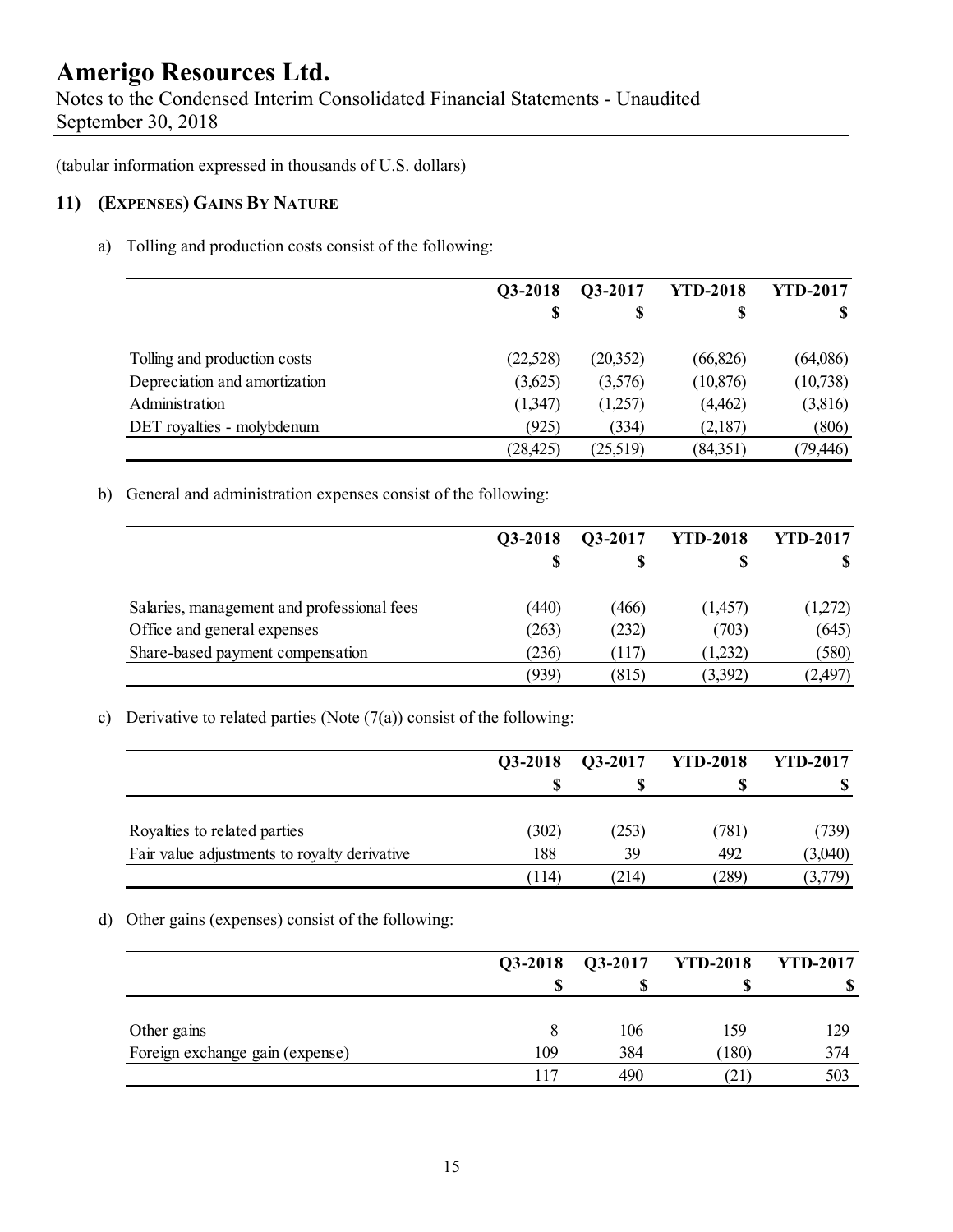Notes to the Condensed Interim Consolidated Financial Statements - Unaudited September 30, 2018

(tabular information expressed in thousands of U.S. dollars)

e) Finance expense consists of the following:

|                                               | Q3-2018 | Q3-2017 | <b>YTD-2018</b> | <b>YTD-2017</b> |
|-----------------------------------------------|---------|---------|-----------------|-----------------|
|                                               | S       |         |                 |                 |
|                                               |         |         |                 |                 |
| Finance, commitment and interest charges      | (1,032) | (1,015) | (3,367)         | (4,124)         |
| Fair value adjustments to interest rate swaps | 43      | 161     | 481             | 255             |
|                                               | (989)   | (854)   | (2,886)         | (3,869)         |

### **12) SUPPLEMENTARY CASH FLOW INFORMATION**

### a) Cash and cash equivalents

|                                                            | September 30, | December 31, |  |
|------------------------------------------------------------|---------------|--------------|--|
|                                                            | 2018          | 2017         |  |
|                                                            |               |              |  |
|                                                            |               |              |  |
| Cash at bank and on hand                                   | 15,801        | 19,595       |  |
| Short-term bank deposits                                   | 129           | 629          |  |
|                                                            | 15,930        | 20,224       |  |
| Cash held in a debt service reserve account (Note $6(a)$ ) | 7,400         | 7,300        |  |
|                                                            | 23,330        | 27,524       |  |

### b) Cash payments of interest and taxes

|                                                                                | <b>YTD-2018</b> | <b>YTD-2017</b> |
|--------------------------------------------------------------------------------|-----------------|-----------------|
|                                                                                | \$              | S               |
|                                                                                |                 |                 |
| Interest and taxes paid                                                        |                 |                 |
| Interest paid                                                                  | 3,088           | 2,669           |
| Income taxes paid                                                              | 2,859           | 958             |
| Other                                                                          |                 |                 |
| Increase in accounts payable related to the acquisition                        |                 |                 |
| of plant and equipment                                                         | 212             | 590             |
| Cash paid during the year in connection with the derivative to related parties | 769             | 1,335           |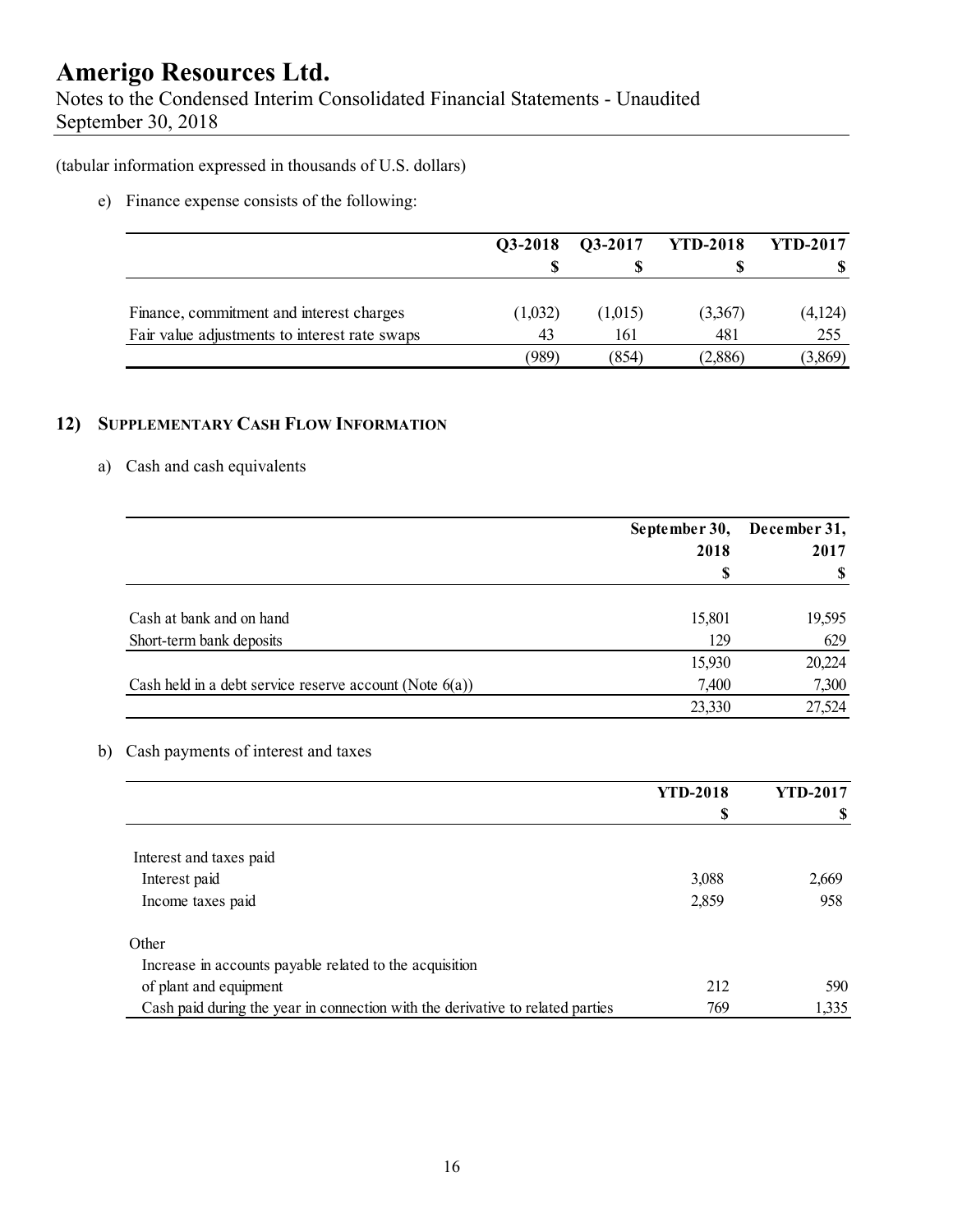Notes to the Condensed Interim Consolidated Financial Statements - Unaudited September 30, 2018

(tabular information expressed in thousands of U.S. dollars)

### **13) FAIR VALUE MEASUREMENT**

Certain of the Company's financial assets and liabilities are measured at fair value on a recurring basis and classified in their entirety based on the lowest level of input that is significant to the fair value measurement.

The fair value hierarchy has three levels that prioritize the inputs to valuation techniques used to measure fair value, with Level 1 inputs having the highest priority. The levels and valuation techniques used to value the Company's financial assets and liabilities are the following:

- Level 1 Unadjusted quoted prices in active markets for identical assets and liabilities that the Company can access at the measurement date. The Company values its investments using quoted market prices in active markets.
- Level 2 Inputs other than quoted prices included within Level 1 that are observable for the asset or liability directly or indirectly. The Company's copper and molybdenum trade and settlement receivables are embedded derivatives in circumstances when the value of these receivables changes as underlying commodity market prices vary. The fair values of these receivables are adjusted each reporting period by reference to forward market prices and changes in fair value are recorded as a component of revenue.
- Level 3 Significant unobservable inputs that are not based on observable market data. The Company includes the derivative to related parties in Level 3 of the fair value hierarchy because it is not tradeable or associated with observable price transparency. Management reviews the fair value of this derivative on a quarterly basis based on management's best estimates, which are unobservable inputs. Fair value is calculated by applying the discounted cash flow approach on a valuation model that considers the present value of the net cash flows expected to be paid to related parties (Note 7(a)). The Company has also included the IRS in Level 3 of the fair value hierarchy due to the lack of observable market quotes on these instruments. The fair values of IRS were determined with the assistance of third parties who performed a discounted cash flow valuation based on forward interest rate curves.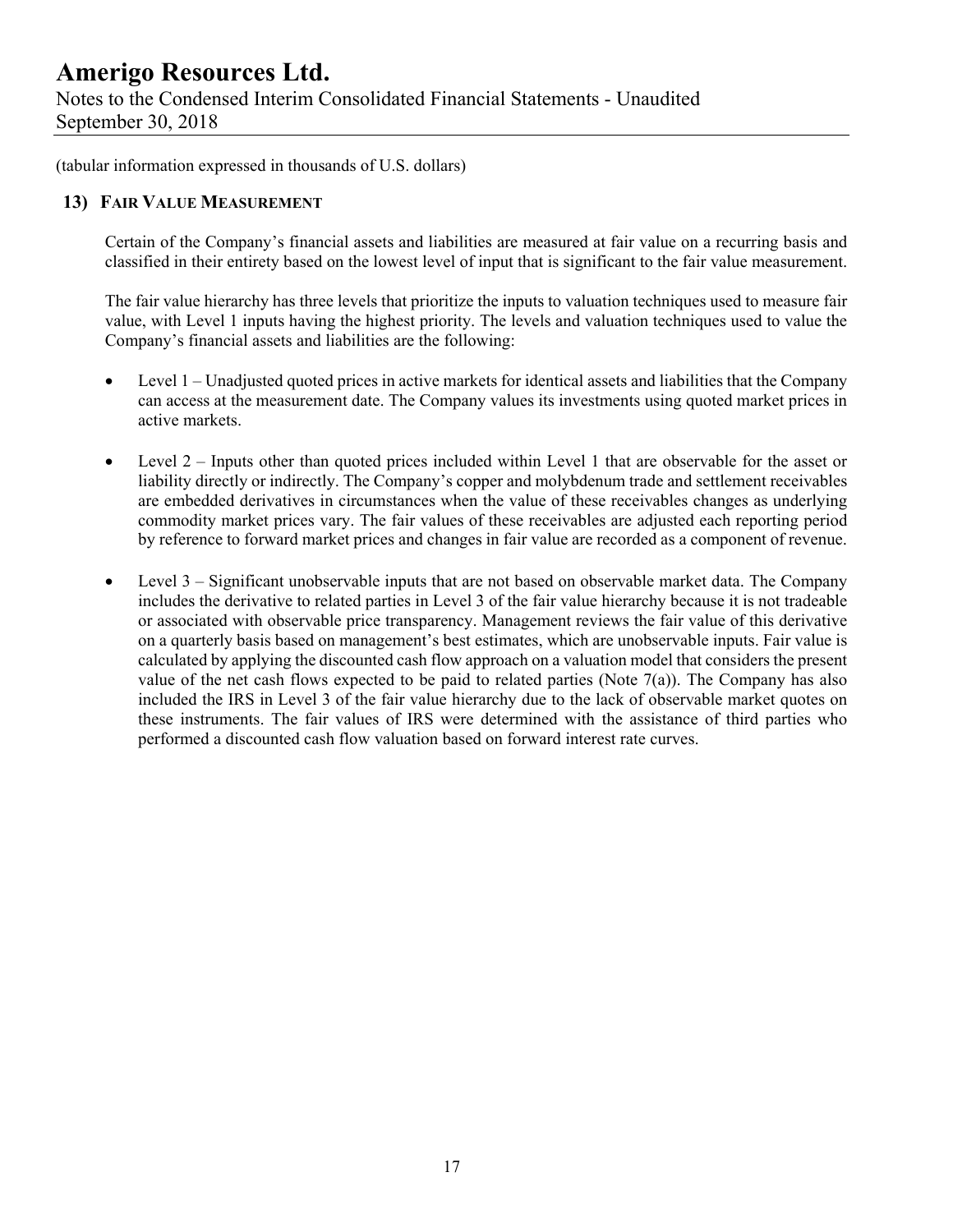Notes to the Condensed Interim Consolidated Financial Statements - Unaudited September 30, 2018

(tabular information expressed in thousands of U.S. dollars)

|                                  | Level 1 | Level 2 | Level 3   | <b>Total</b> |
|----------------------------------|---------|---------|-----------|--------------|
|                                  | \$      | \$      | \$        | \$           |
| September 30, 2018               |         |         |           |              |
| Investments                      | 1,995   |         |           | 1,995        |
| Trade and settlement receivables |         | 5,020   |           | 5,020        |
| Interest rate swaps              |         |         | 292       | 292          |
| Derivative to related parties    |         |         | (11, 713) | (11, 713)    |
|                                  | 1,995   | 5,020   | (11, 421) | (4, 406)     |
|                                  | Level 1 | Level 2 | Level 3   | <b>Total</b> |
|                                  | \$      | \$      | \$        | \$           |
| December 31, 2017                |         |         |           |              |
| Investments                      | 3,014   |         |           | 3,014        |
| Trade and settlement receivables |         | 6,581   |           | 6,581        |
| Interest rate swaps              |         |         | (190)     | (190)        |
| Derivative to related parties    |         |         | (12,193)  | (12, 193)    |
|                                  | 3,014   | 6,581   | (12, 383) | (2,788)      |

### **14) COMMITMENTS**

- a) MVC has a long-term agreement for the supply of 100% of MVC's power requirements to December 31, 2032. The agreement establishes minimum stand-by charges based on peak hour power supply calculations, currently estimated to range from \$1.3 million to \$1.8 million per month.
- b) At September 30, 2018, MVC had commitments of \$1.5 million for purchase orders for the Cauquenes Phase Two expansion.
- c) At September 30, 2018, MVC had a commitment of Chilean U.F. 201,903 (approximately \$8.4 million at this date) for the molybdenum plant expansion. Payments are scheduled to be made over a period of five years estimated to commence in December 2018.
- d) Amerigo has an agreement for the lease of office premises in Vancouver to December 1, 2021. Rent commitments under the agreement are approximately \$0.3 million.